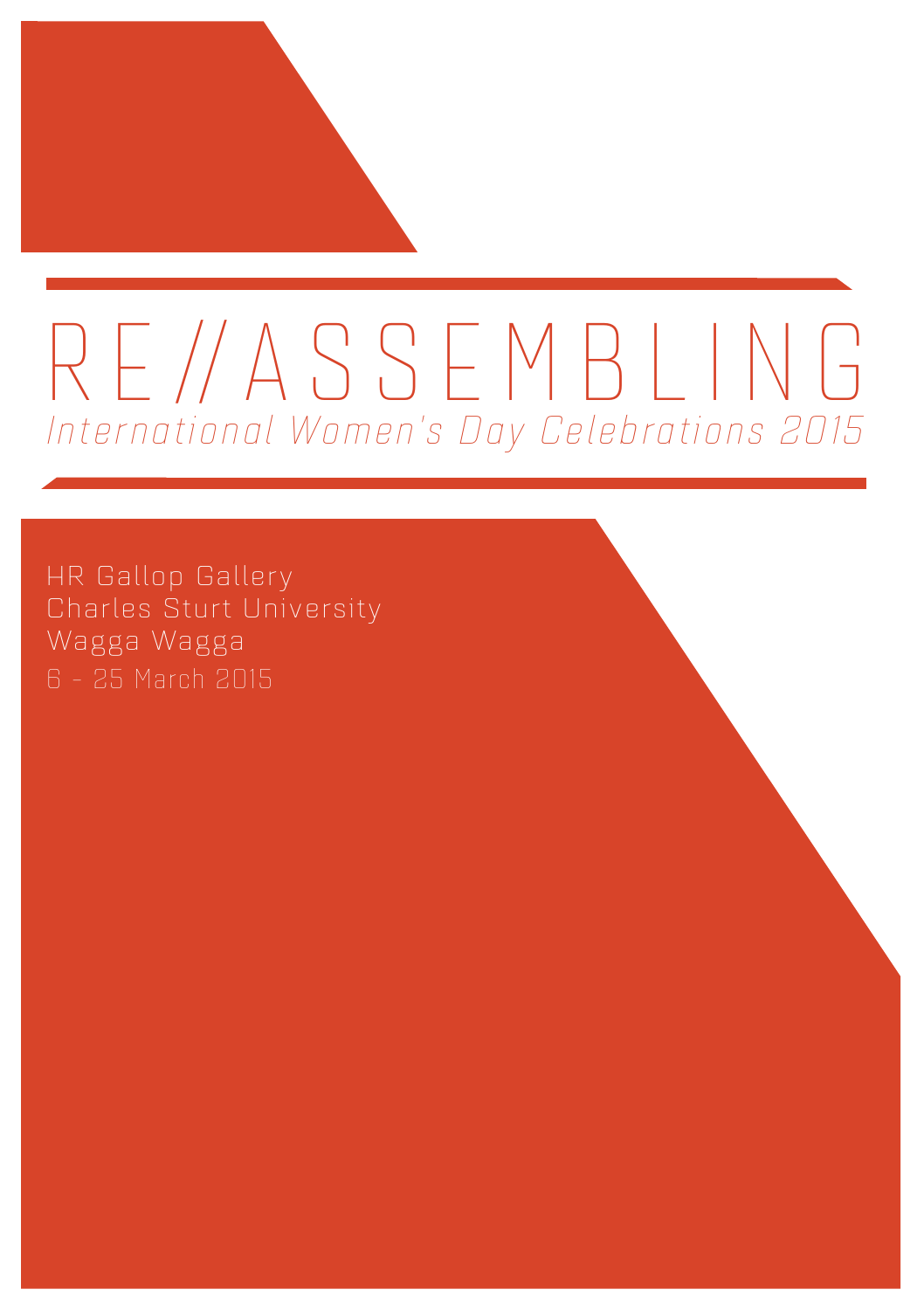# Introduction From Sarah McEwan/ /Curator The Cad Factory

When I was 13, I had one of my first very clear epiphanies. I had gotten home from school, and was sitting in my recently set up, make shift studio; the first of many. I'd sectioned off the end of the hallway outside my bedroom and laid out very neatly all my art materials and art books. I felt so happy.

I was reading a catalogue of an exhibition I had just been to and was looking over every work with intensity. Obviously, there were not many female artists included, only a few out of dozens, and as I turned the page to study the work of the first female artist, I stopped and thought to myself, 'This work is no good. It must be because she is a woman. Women artists are not as good a men."

As soon as I had that thought I stopped. I felt shocked. So I started to question myself deeper. Where did that thought come from? Why did I think that? And of course what does it mean for me? Does it mean I'll never be as good as a man? Or a good artist? That I'll never succeed? Once I turned to the personal, I was completely freaked out about my future. After a long internal conversation,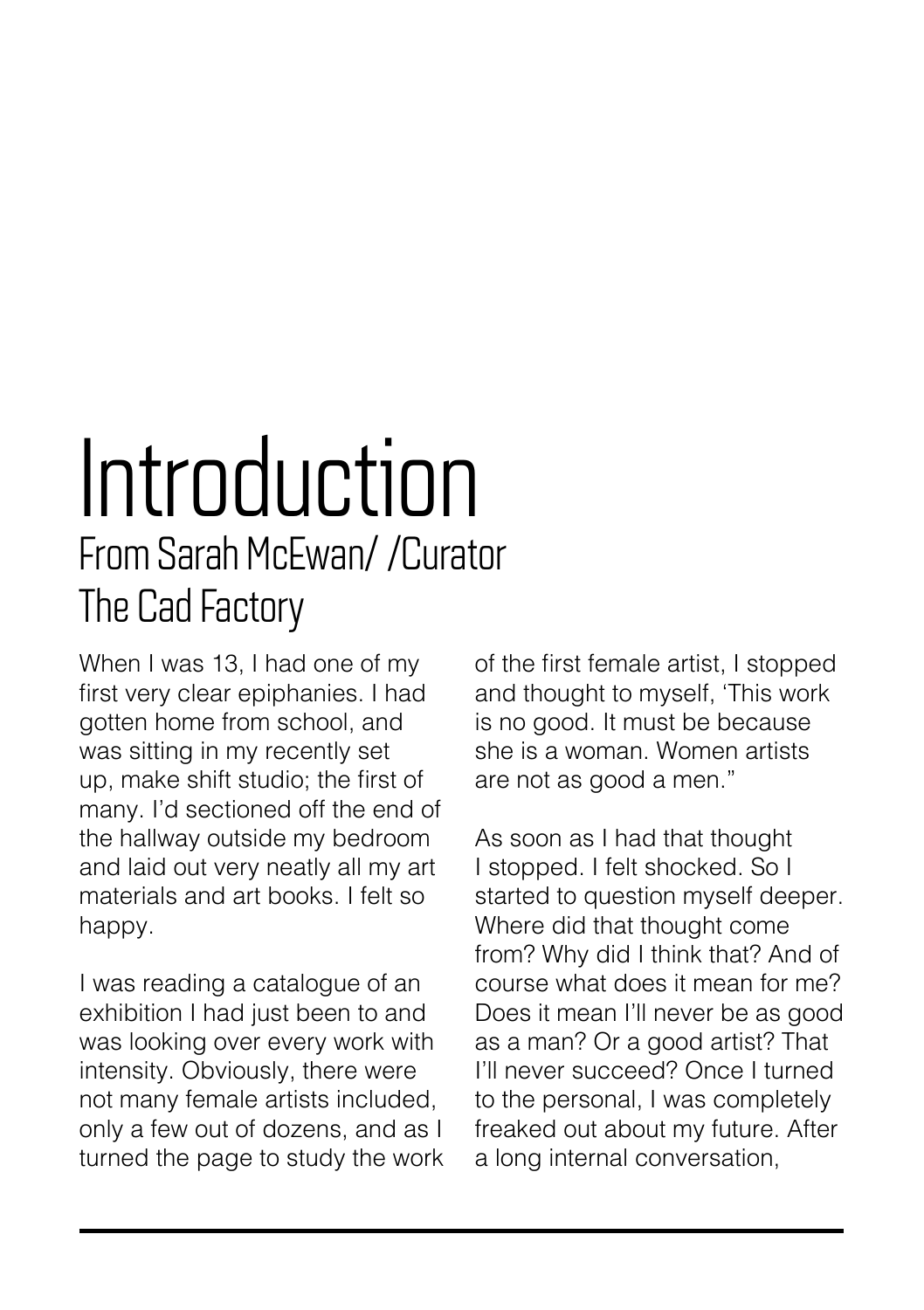I vowed to never ever, ever think that thought again. It was the beginning of consciously understanding gender and the way it impacts on real lives.

More than 20 years on, I still monitor myself strictly and continually ask myself, am I doing something because I am performing a female role and this is expected of me? As a young girl and now a woman, I never grow tired of trying to understand the world through a feminist lens.

This exhibition represents female artists in the Riverina who have created work with the intention of searching, finding, examining or critiquing place within the self, regional locations or patriarchal histories. The exhibition provides a snapshot of the practices and conceptual concerns of female artists residing within the Riverina. The diversity of the artists is almost as vast as their ages; ranging from artists who have just finished high school to a number of women over 60, and artists with decades of experience.

Current conversations in feminism highlight the importance of intergenerational gatherings of women. The points of difference from generation to generation are to be listened to and discussed so we can understand together the complexity of women having equal participation in all aspects of life.

I'm thrilled that on the 40th anniversary of International Women's Day, The Cad Factory and Charles Sturt University are presenting such a strong group of women who are working hard to have their voices heard.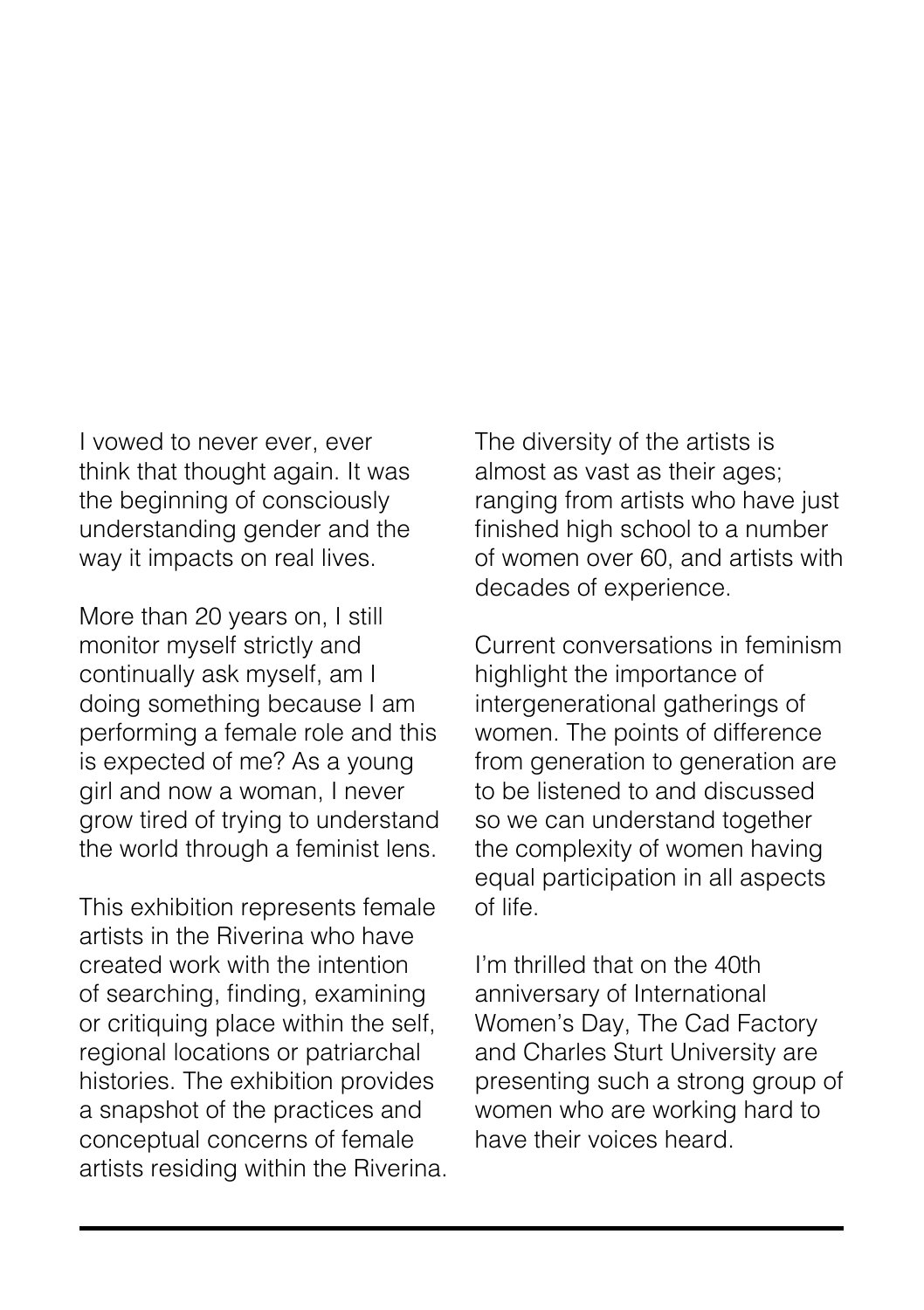# Introduction From Julie Montgarrett/ /Curator Charles Sturt University

I, myself, have never been able to find out precisely what feminism is. I only know that people call me a feminist whenever I express sentiments that differentiates me from a door mat or a prostitute. **Rebecca West**

Looking back over 40 years of International Women's day celebrations, it is heartening to see how much has changed – and equally frustrating to recognise how much is still to be debated and resolved. While the F-word is part of common parlance, it retains a problematic and often ambiguous meaning

for women of all ages, who use it with both derision or with pride. Perhaps, despite the passing of 40 years, and the on-going development of rigorous critical feminist theory and debate, the one (and perhaps only remaining) common thread is that for all women, the Women's Liberation maxim of the 1960's and 70's remains true – "the personal is political". Yet, without doubt the politically vital, lived experiences of most women remain unknown, for many, many reasons despite the changes hard won by generations of feminists – first, second or third wave activists.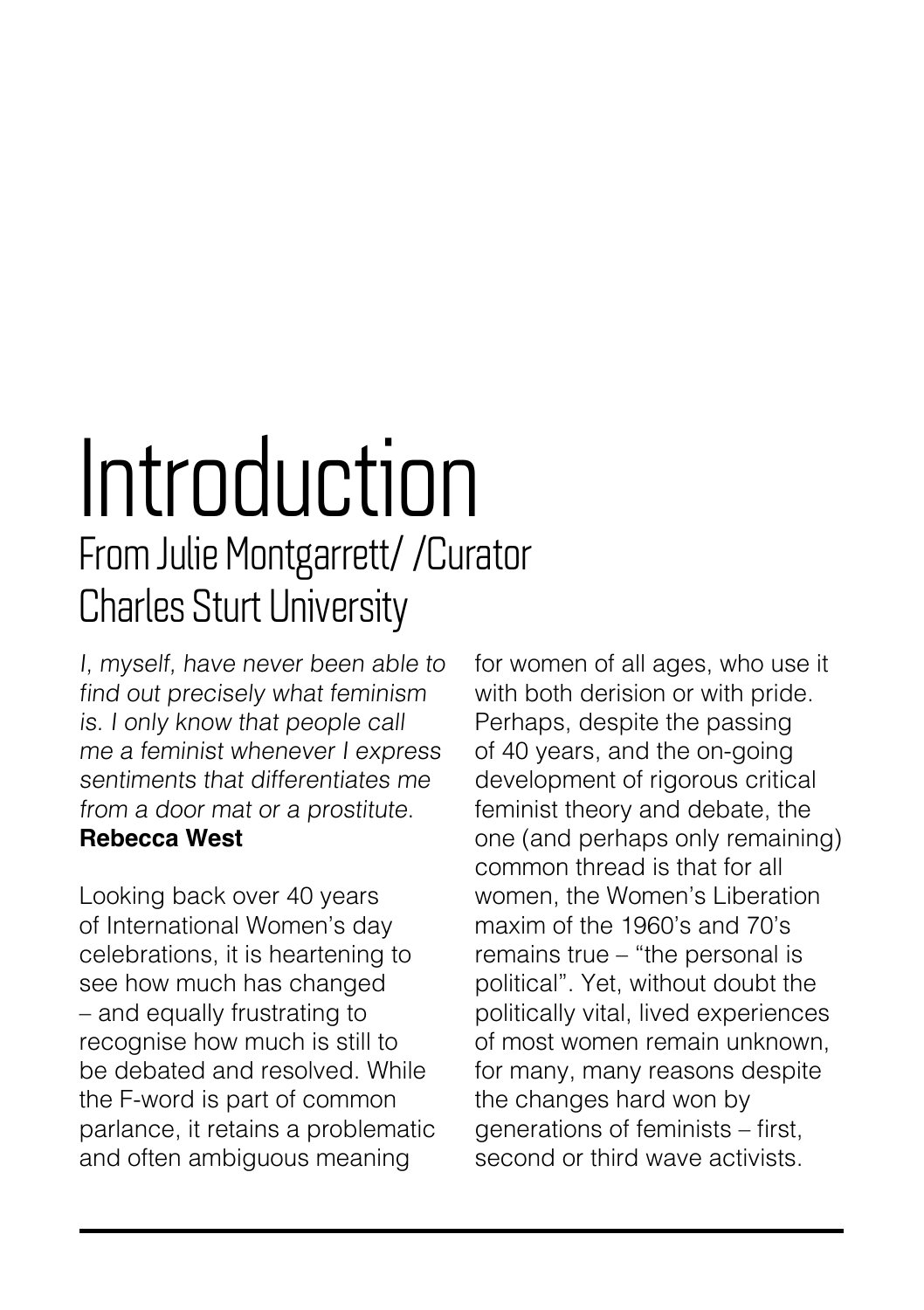This exhibition, then as a milestone for the 40 year IWD anniversary, provides an all too rare opportunity to present the works of some of our regions' best women artist's. Not all but many. While a lack of exhibition opportunities remains a key hurdle faced by non-metropolitan artists regardless of gender, creative arts practice is particularly problematic for women. The role of 'artist' demands a resilient, self-confident determination and women's self-assurance is often muddied by a lifetime of gendered conditioning that conjures self-doubt at every turn. We are frequently our own worst enemies carting self-doubt around as surely as we lug our handbags, too often apologising along the way.

These artists, however are not apologising. They have taken up the challenge of devising a range of visual languages adequate to their personal lived experience and appropriate to the materials and issues of the wider field of contemporary creative practice despite the odds against them. They have found confidence in the 'substance' of their thoughts, opinions and skills, in

the languages of making that prevent many of their sisters from ever adopting that perpetually confronting identity of 'artist'. Countless cupboards, suitcases under-beds and the back of wardrobes hold countless creative works made by many women who value the process of making 'something' they too often don't dare call 'art'. Made in what space and time they can afford once their other roles are completed in the daily rounds of 'otherness'. Thinking perhaps as Mumma did in Ruth Park's 'Poor Man's Orange', ruefully observing a beautiful hand-made shawl, 'that this at least this will last.'

The works presented in RE// ASSEMBLING reveal much about the strength of arts practice and substance of experiences of regional women artists. Here is a glimpse of a many worlds and a wealth of meaning that draws upon both a collective feminine cultural inheritance and opens up to the diverse opportunities underpinning contemporary arts practice. These artist's should also have us wonder and seek out what other art works and stories remain hidden away in those other countless private cupboards.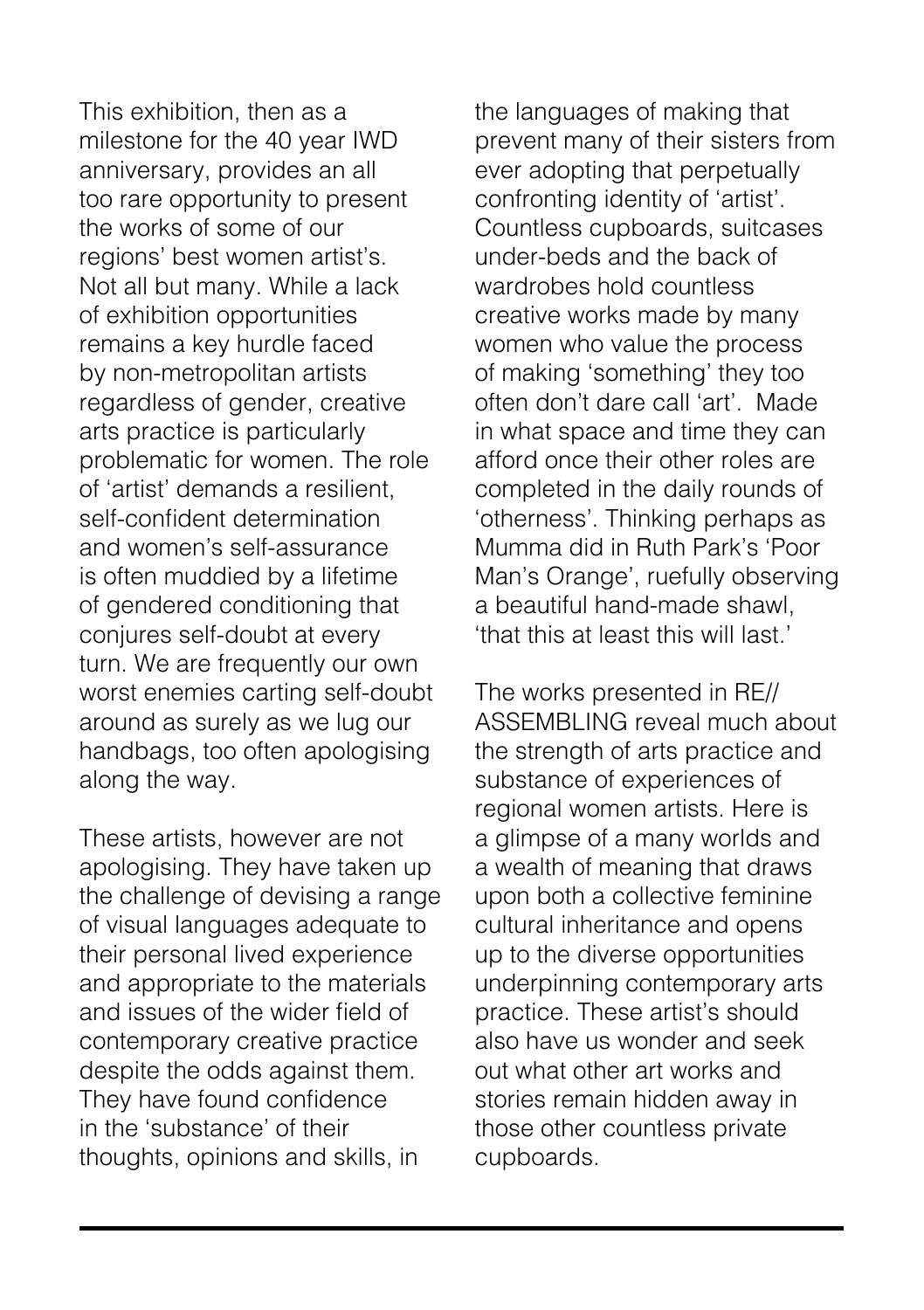# Adele Packer 1992 Lives in Wagga Wagga

Adele Packer's art practice encompasses mediums as diverse as design, photography, collage, textiles, needlework and most things in between. She makes things because she wants to; for her friends and for herself.

#### 

These digital collages were an attempt at creating identities and belonging for these women, whose pictures I found lost in history.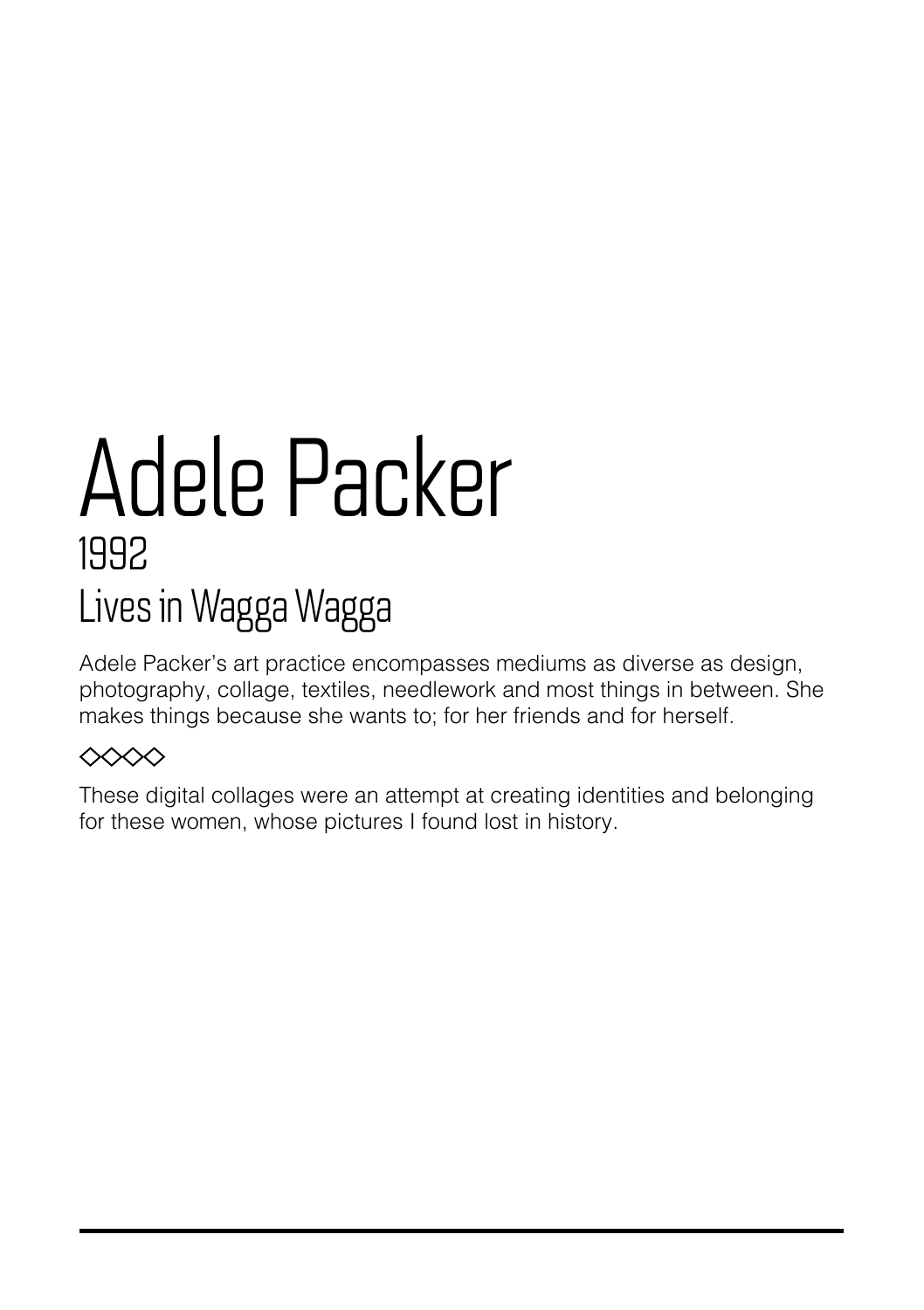

Reflections 2013 Digital collage using found images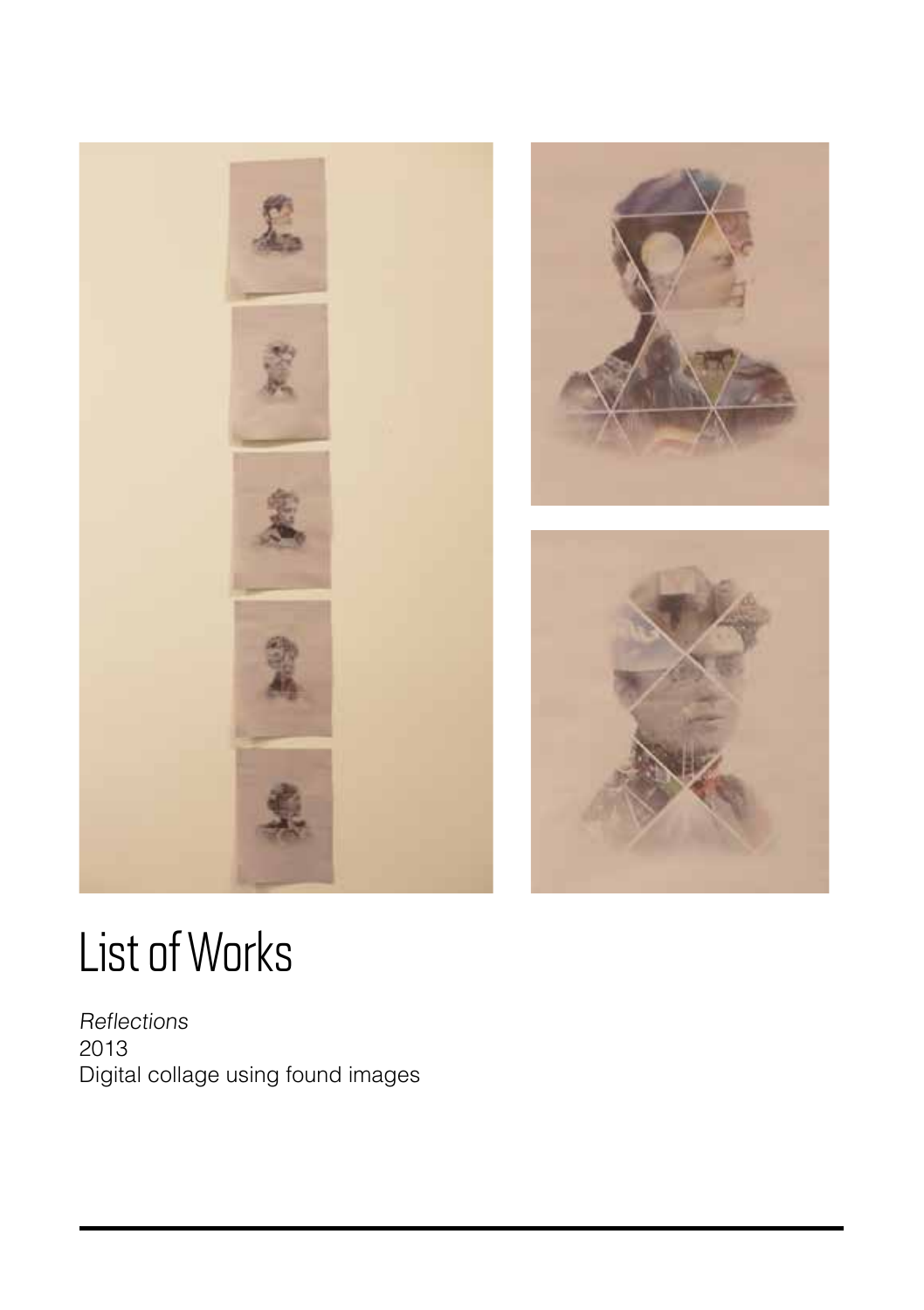## Angela Coombs Matthews 1975 Lives in Temora

Angela Coombs Matthews is a painter, printmaker and photographer who draws her inspiration from the surrounding landscape; it's colours, textures, shapes and moods creating expressive and imaginative visual imagery. Over the past 17 years of Angela's art practice, her work has evolved from bold abstracts to semi abstract landscapes and subtle linear pieces.

Angela currently teaches art and photography to children and adults through her own workshops and casual employment.

Angela has an exhibition in April 2015 at Wagga Wagga Art Gallery, which will include photography, photogravures and etchings, and in August 2015 she will spend a month at Hill End making drawings, collagraphs and photogravures as part of the Hill End Artist in Residence program.

#### $\diamond\!\!\!\!\sim\!\!\!\!\sim\!\!\!\!\sim\!\!\!\!\sim\!\!\!\!\sim$

Angela's individual language of marks, gestures and shapes in this series is the product of her largely subconscious absorbing of landscape moderated by her senses and feelings about the natural world and the creative process itself.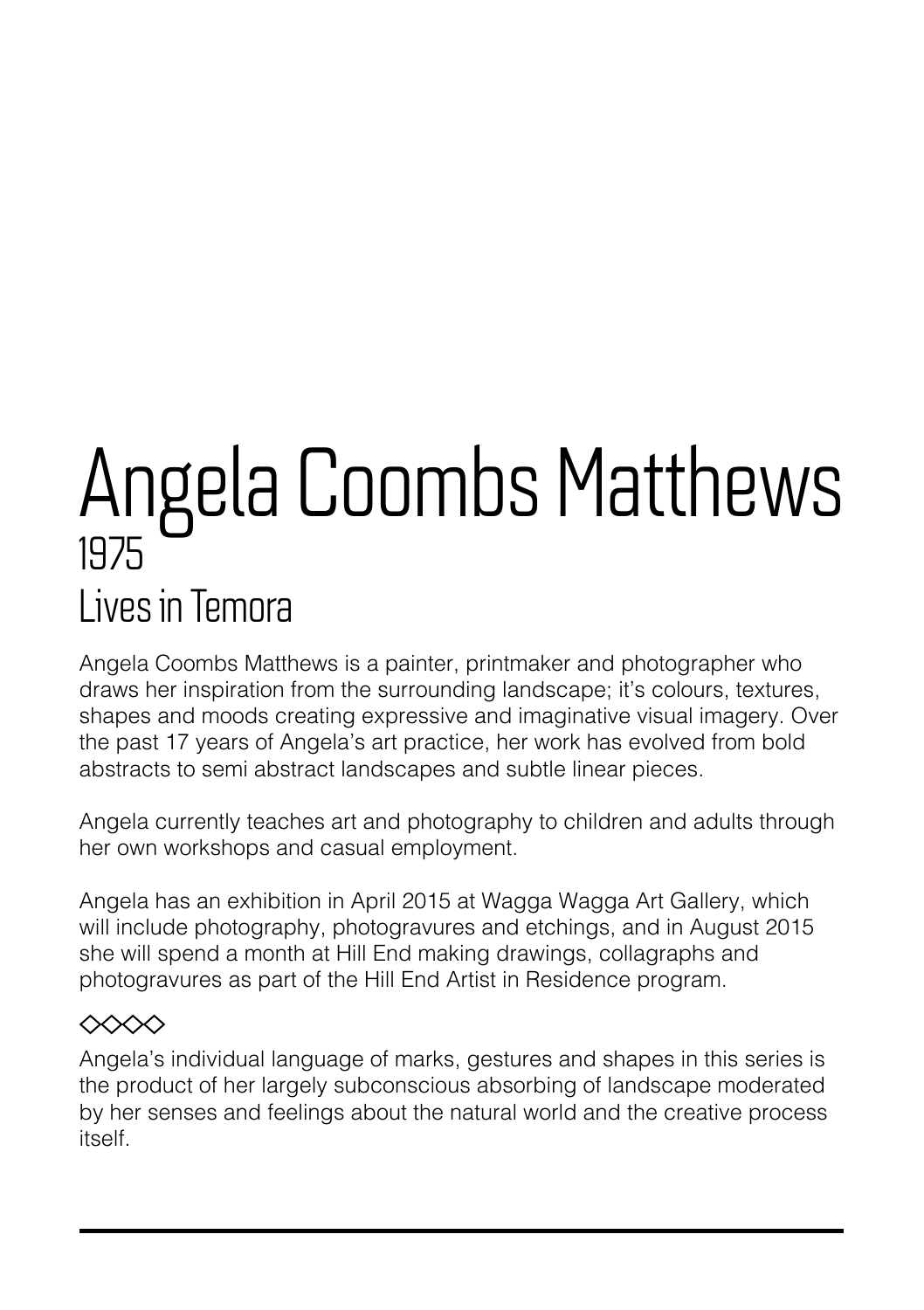

A succession of Informalities 2014 Monoprint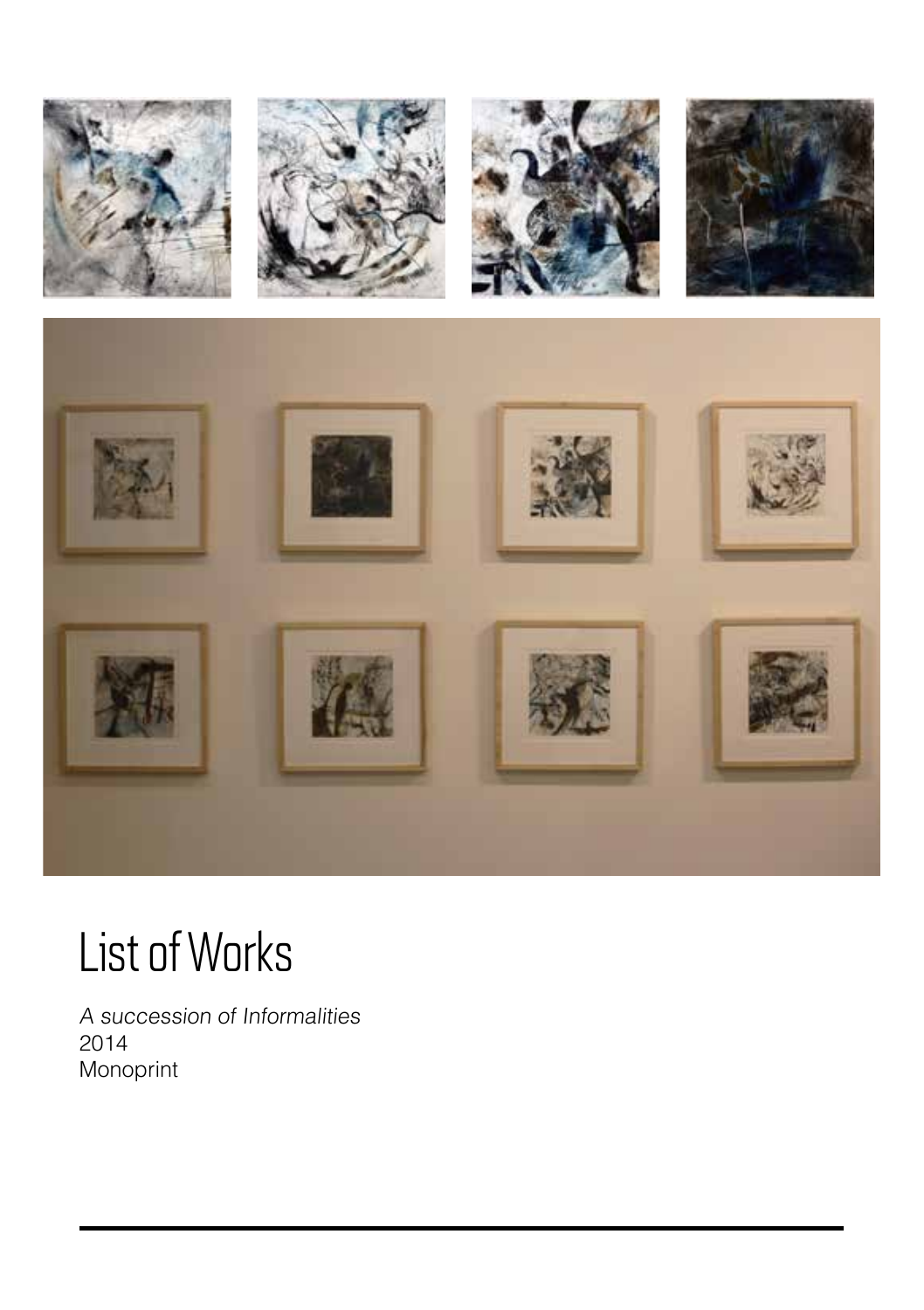# Casey Ankers 1973 Lives in Uranquinty

With a background in metalwork, community broadcasting and community cultural development, Casey now spends time designing gardens, raising her children, talking to her chickens, thinking about art and doing way too much housework.

#### $\left\langle \left\langle \left\langle \right\rangle \left\langle \right\rangle \right\rangle \right\rangle$

These works explore the inherent tensions between the role of the Artist and the role of the Mother.

'This is what happens when I think about Art too much' created using dust and debris collected from my floors.

'Fuck Art Let's Wash Dishes' originally exhibited as part of the Tea Towel exhibition at the Serpentine Gallery, Lismore in 2010.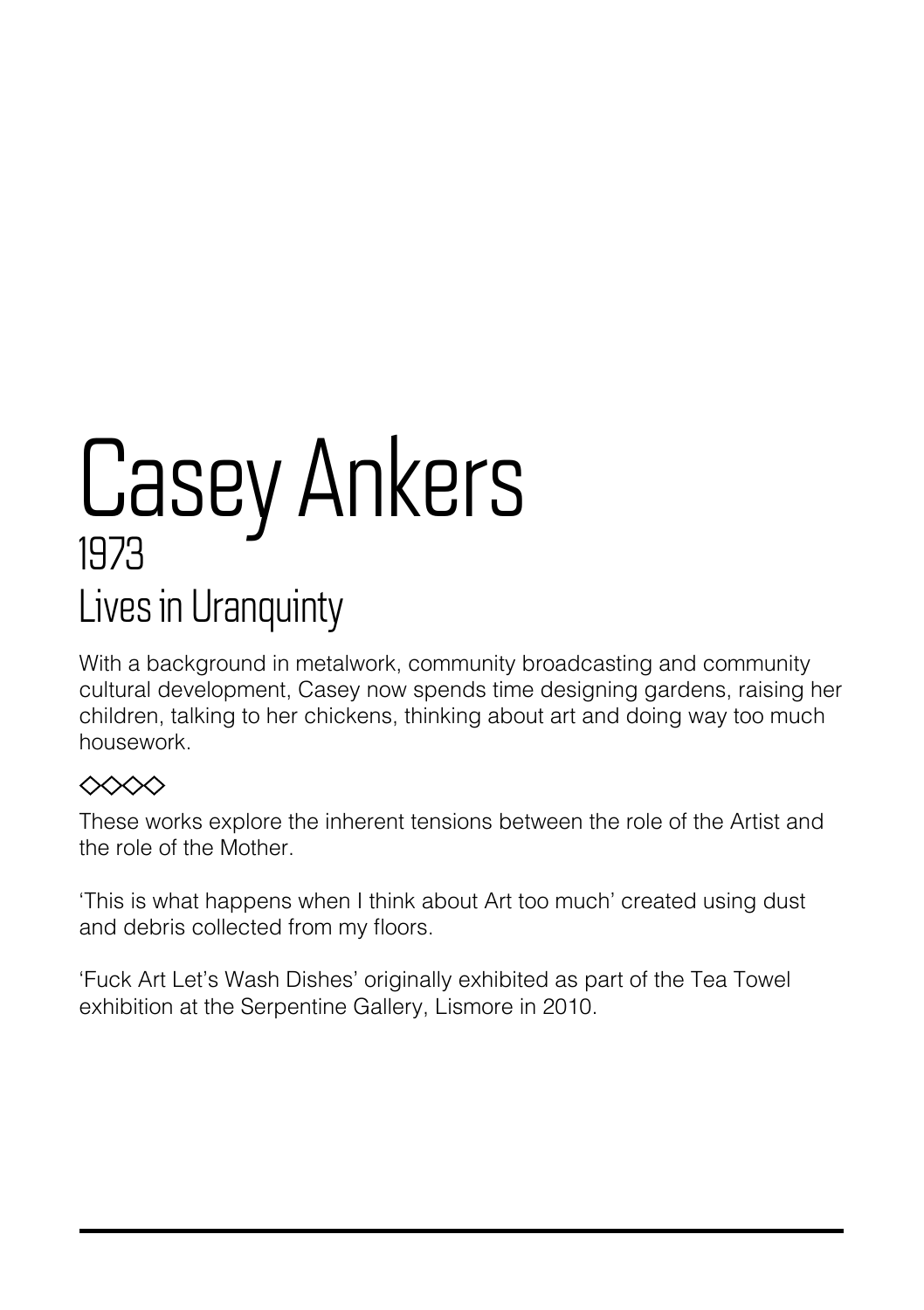



This is what happens when I think about Art too much 2008 Mixed media

Fuck Art Let's Wash Dishes 2010 Mixed media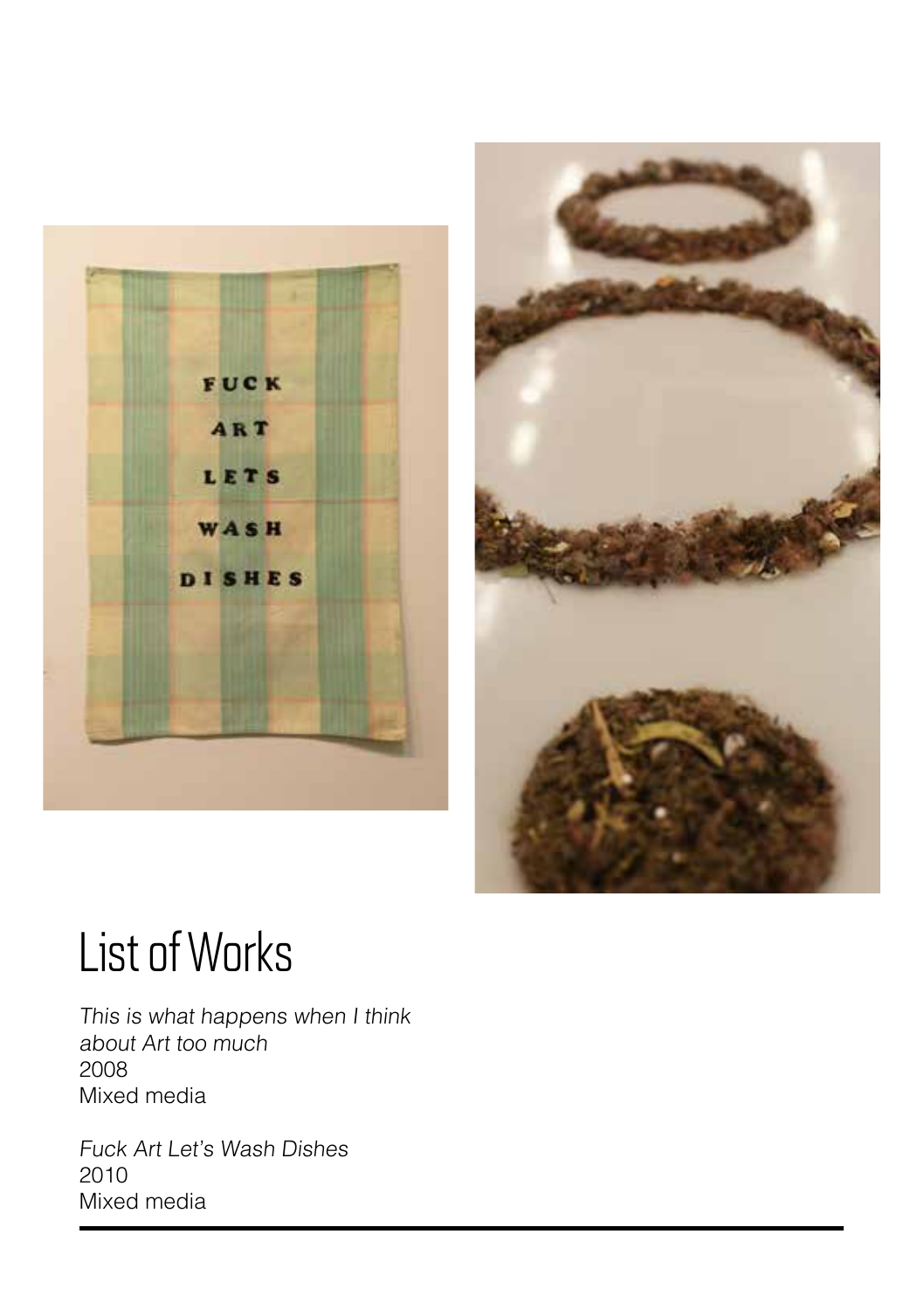# Corrie Furner 1970 Lives in Wagga Wagga

Corrie Furner is a contemporary artist with a Bachelor of Fine Art from the Queensland College of Art. Her work emerges using the mediums installation, audio, photography, and projection. Recent work has been driven by an interest into light, artificial and natural, and phenomena, tangible and intangible.

#### $\diamond\!\!\!\!\sim\!\!\!\!\sim\!\!\!\!\sim\!\!\!\!\sim\!\!\!\!\sim$

'Above Water', attempts to turn the interior world on its head positioning the domestic in a setting open to the natural elements. Appealing to her own personal narrative Furner explores the masculine and feminine, using light and water and in the process reframing existing preconceptions. The feminine takes on an unconventional course, one of discovery, freedom and strength.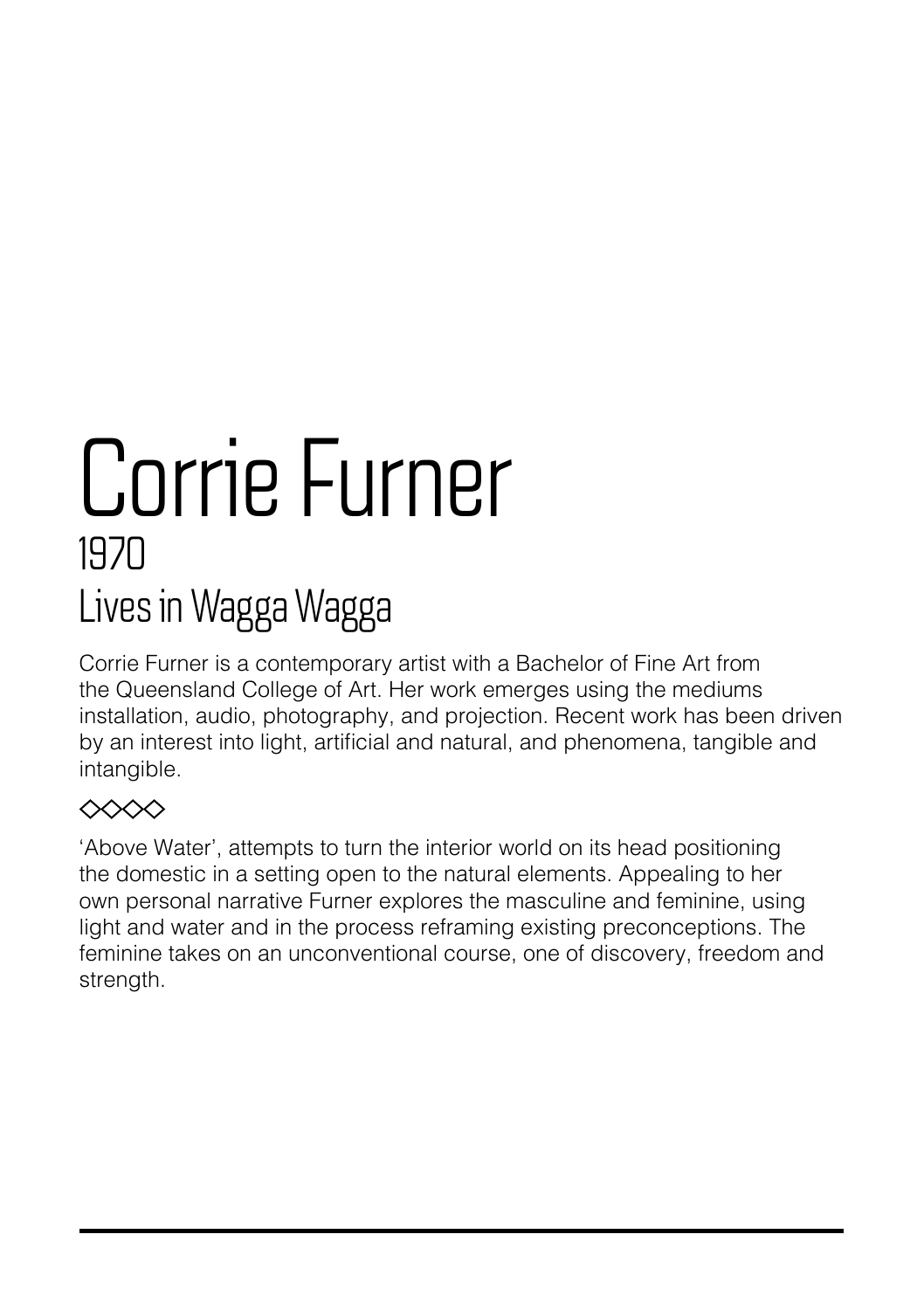

Above Water 2013 Found Objects, Still Image, Projection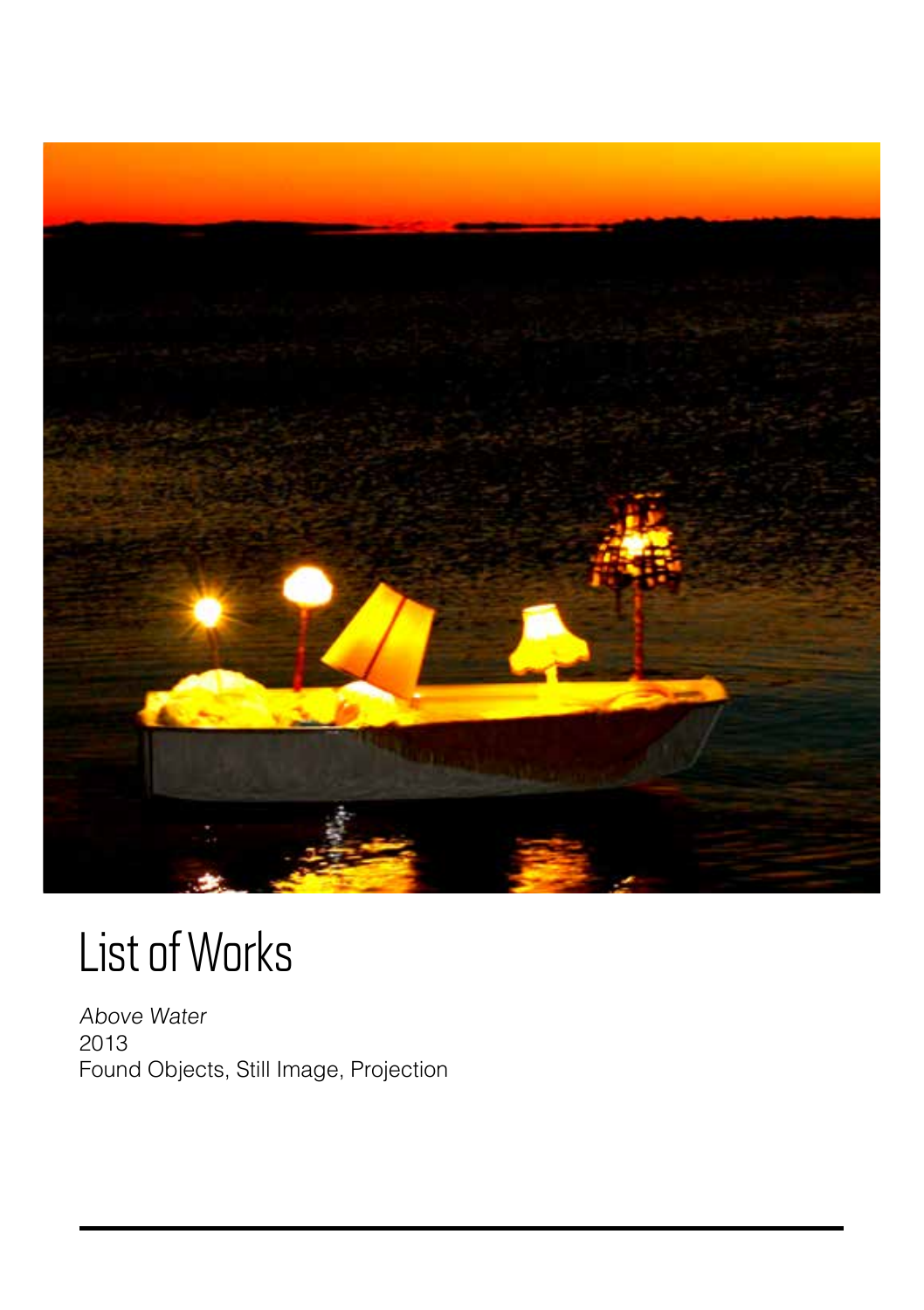# Emma Piltz 1981 Lives in Narrandera

Emma Piltz is an emerging artist who is interested in the collection of objects to suggest a greater and deeper meaning of the intangible. Her work involves installations created from these collections often ephemeral in nature, making the work temporal and subject to change and decay over time.

#### 

These works explores being a woman in a small community, preconceived ideas about relationships, fertility, motherhood, lifestyle and personal issues that are commented on before thinking.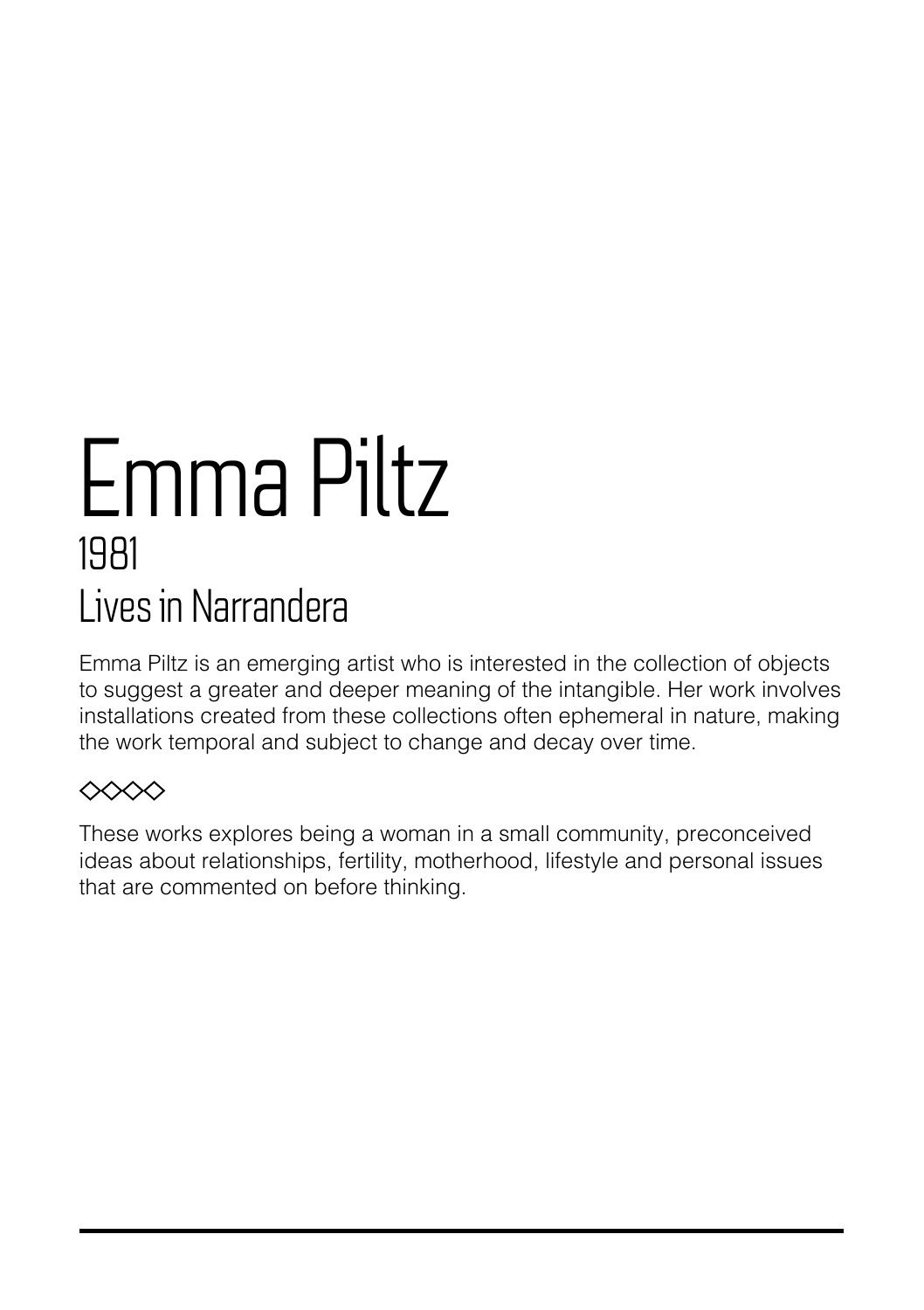

Barren 2014 Stick twine handmade paper

Mother Earth 2015 Handmade paper twine stone

Tie the knot 2014/15 Old books twine wood acrylic

Empty Sac 2015 Natural dyed textile found objects

It's no fairy tale 2015 Natural dyed textile vintage magazines handmade paper

Unity 2015 Natural dyed textile, found objects twine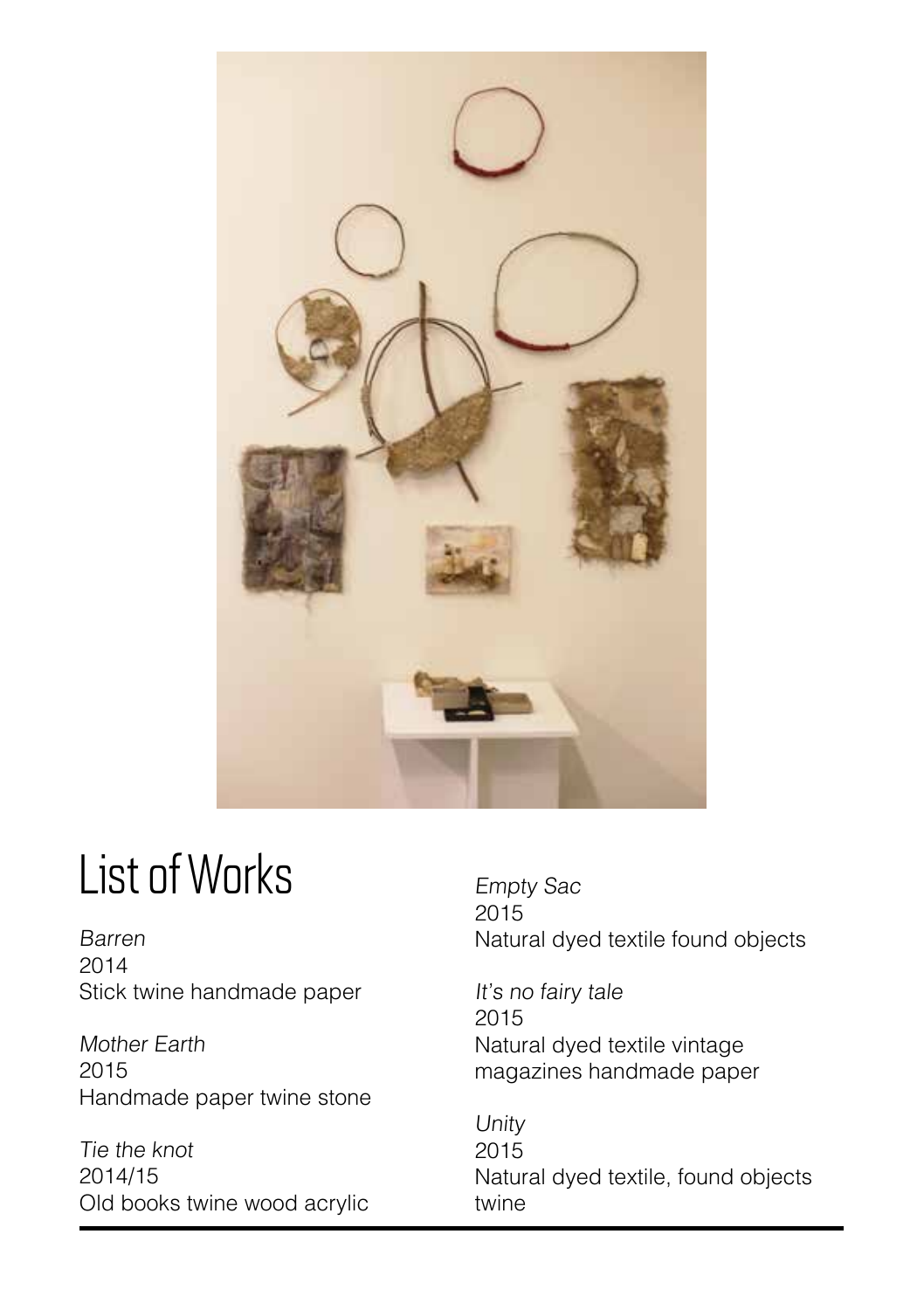# Gail Manderson 1952 Lives in Wagga Wagga

Aunty Gail Manderson is a Wiradjuri Elder who has been a practicing artist her whole life. She teaches Wiradjuri cultural arts and weaving in local schools as well as being an Aboriginal support person with the Wagga Wagga Police.

Aunty Gail began weaving in 2010, when the Wagga Wagga Art Gallery had an outreach program that helped revive traditional weaving practices within the Wagga community for local Aboriginal Elders and young women. Since then, Gail has exhibited in five major exhibitions at the Wagga Wagga Art Gallery. Her works are included in the collections of the Australian Museum, Sydney and Bunjilaka, Museum of Victoria as well as weavings in private collections in Australia, New York and Seattle, USA.

Aunty Gail is currently studying a Graduate Certificate in Wiradjuri Language, Culture and Heritage and continues to share her knowledge with community.

#### $\diamond\!\!\!\!\diamond\!\!\!\!\diamond\!\!\!\!\diamond\!\!\!\!\diamond$

'Giralang Bundinya', Wiradjuri for falling star, are represented in these pieces. In Wiradjuri culture we return to the stars when we pass and I wanted to represent and honour those that have passed within this installation.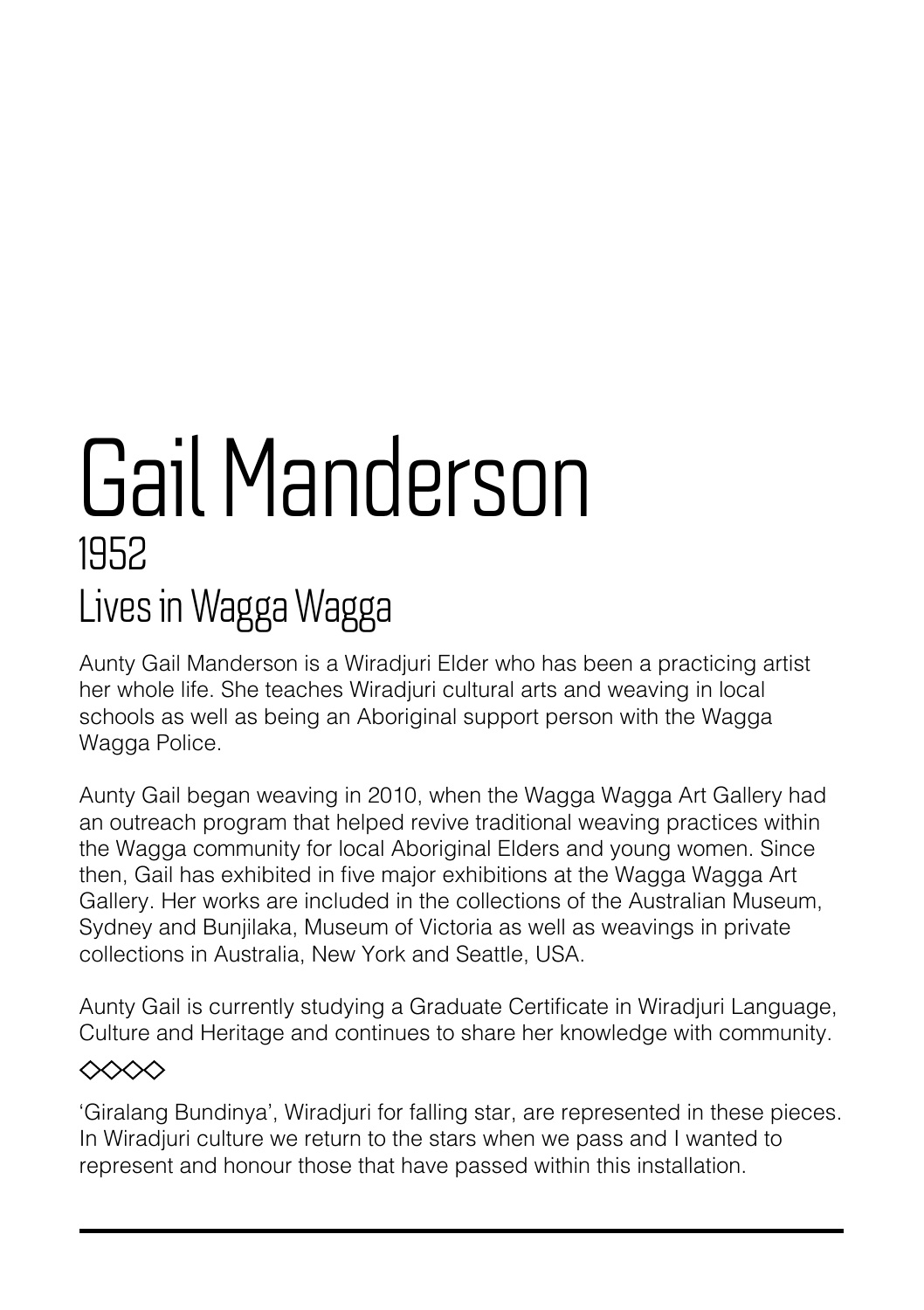



Dilly Bag 2015 Hemp, seagrass and emu feathers

Giralang Bundinya 2015 Rope, raffia, wooden beads, echidna quills, emu feathers and turkey feathers

Scoop 2015 Hemp and seagrass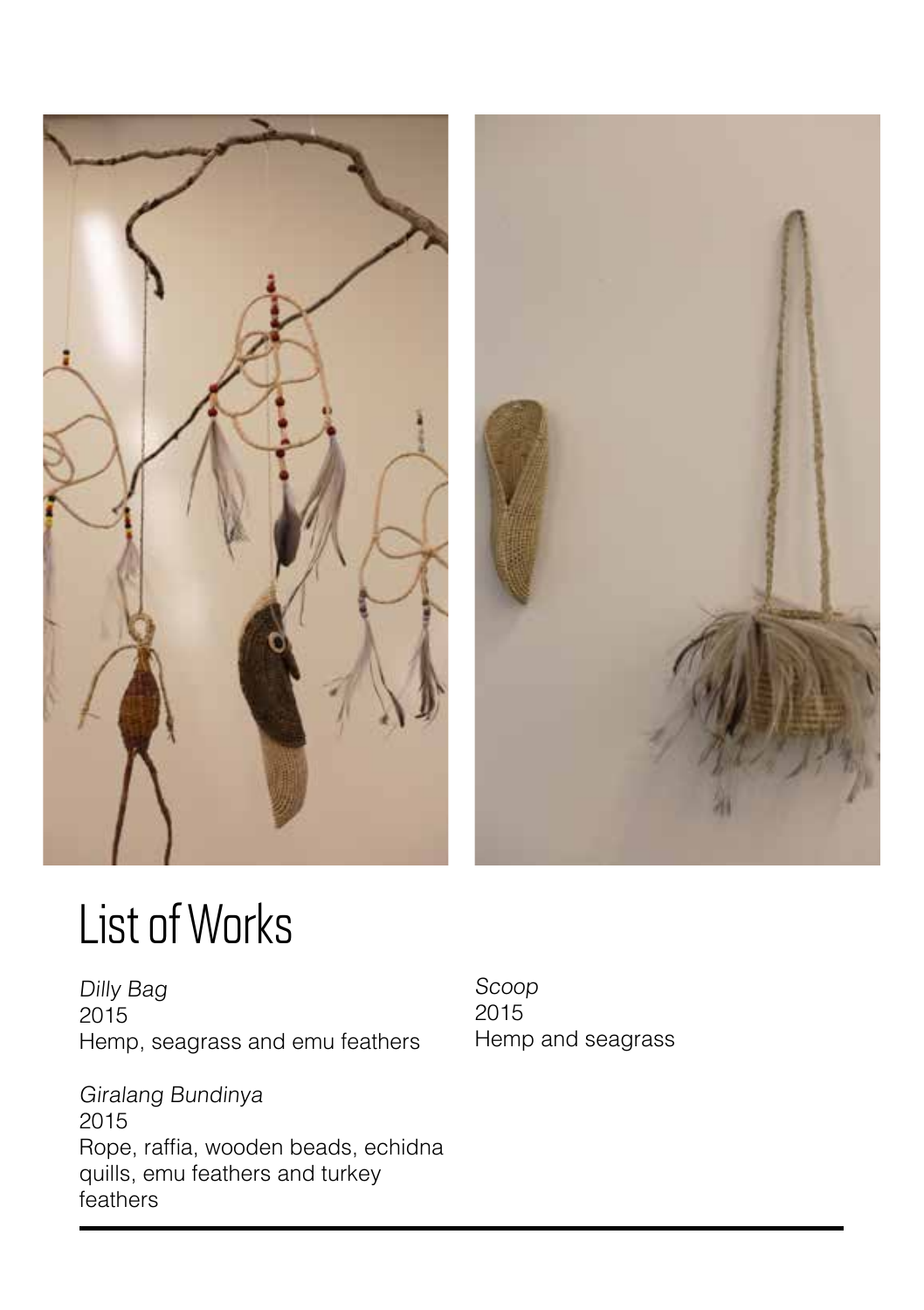# Hayley Wheaton 1986 Lives in Wagga Wagga

Hayley Wheaton's art practice encompasses drawing, photography and printmaking with a focus on the environment that we live in. Environments shape who we are and can create intense emotions and thoughts that ultimately lead to what we become. Environment is not only our physical surroundings; it includes the people and society that surround and teach us and also includes our inner environment, the psychological, emotional and subconscious. Hayley is intrigued by how our environments interact, blend and infuse with each other. Creating art is continual exploration of these interactions.

#### $\otimes \otimes \otimes$

This series explores spaces of my own and my family's past. When photographing these spaces I walked through doors and witnessed the past. Objects, smells, colours, light coming together reshaping memories long forgotten. What used to be spaces lived in now are shells, ruins, ready to pass. Once they served as spaces of practicality, now they just can be.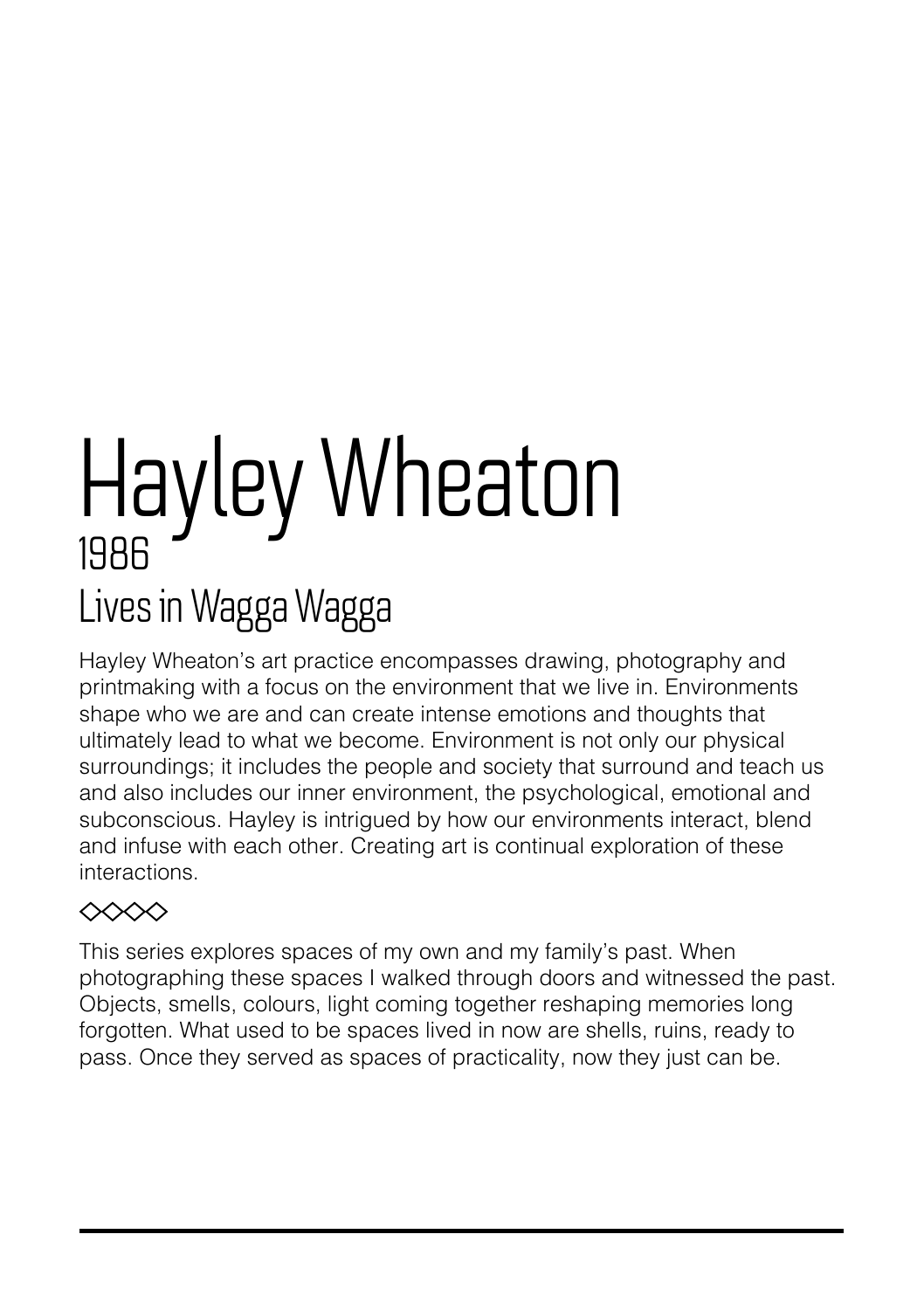







Doors to Now 2015 Photographs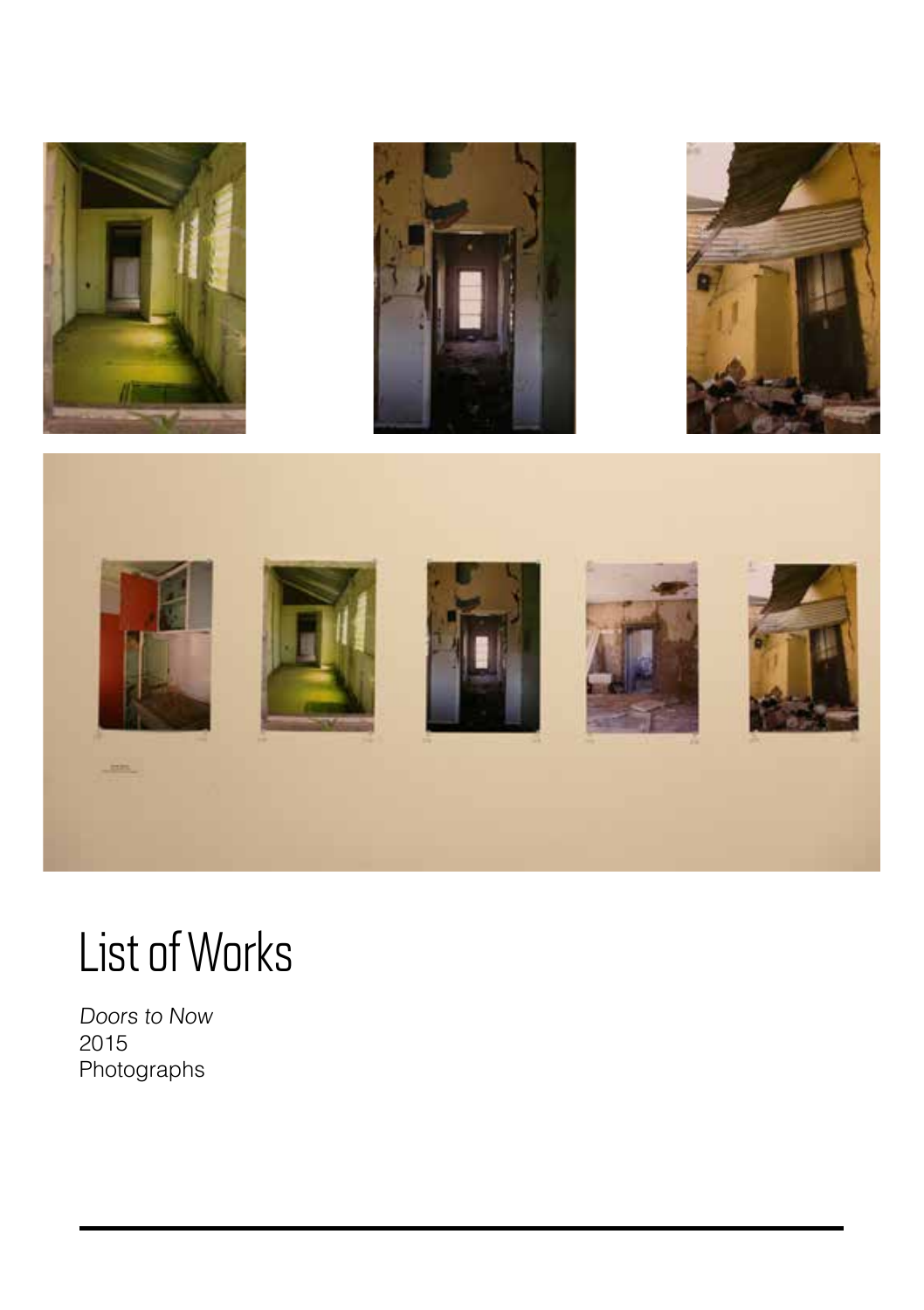# Jacko Meyers 1982 Lives in Wagga Wagga

Jacko is multi-disciplinary artist who is interested in painting, drawing, textiles, paper craft and performing. Jacko has played leading roles in the All Ability Theatre Company productions. She has featured in the film 'Love Ability' created by Zeb Shulz, Real Art Works and in the SBS 2 story 'Living With Down Syndrome.' In 2013 Jacko was an ambassador for Don't Dis My Ability.

#### $\diamond\!\!\!\!\diamond\!\!\!\!\diamond\!\!\!\!\diamond\!\!\!\!\diamond$

This work was made as part of the 8 Artists project in 2013. Jacqui collaborated with her sister Julia Roche and they made over 50 works that hung in a huge wall installation at Wagga Wagga Art Gallery. In this small selection of work, two pieces were created with Jacqui and Julia painting together.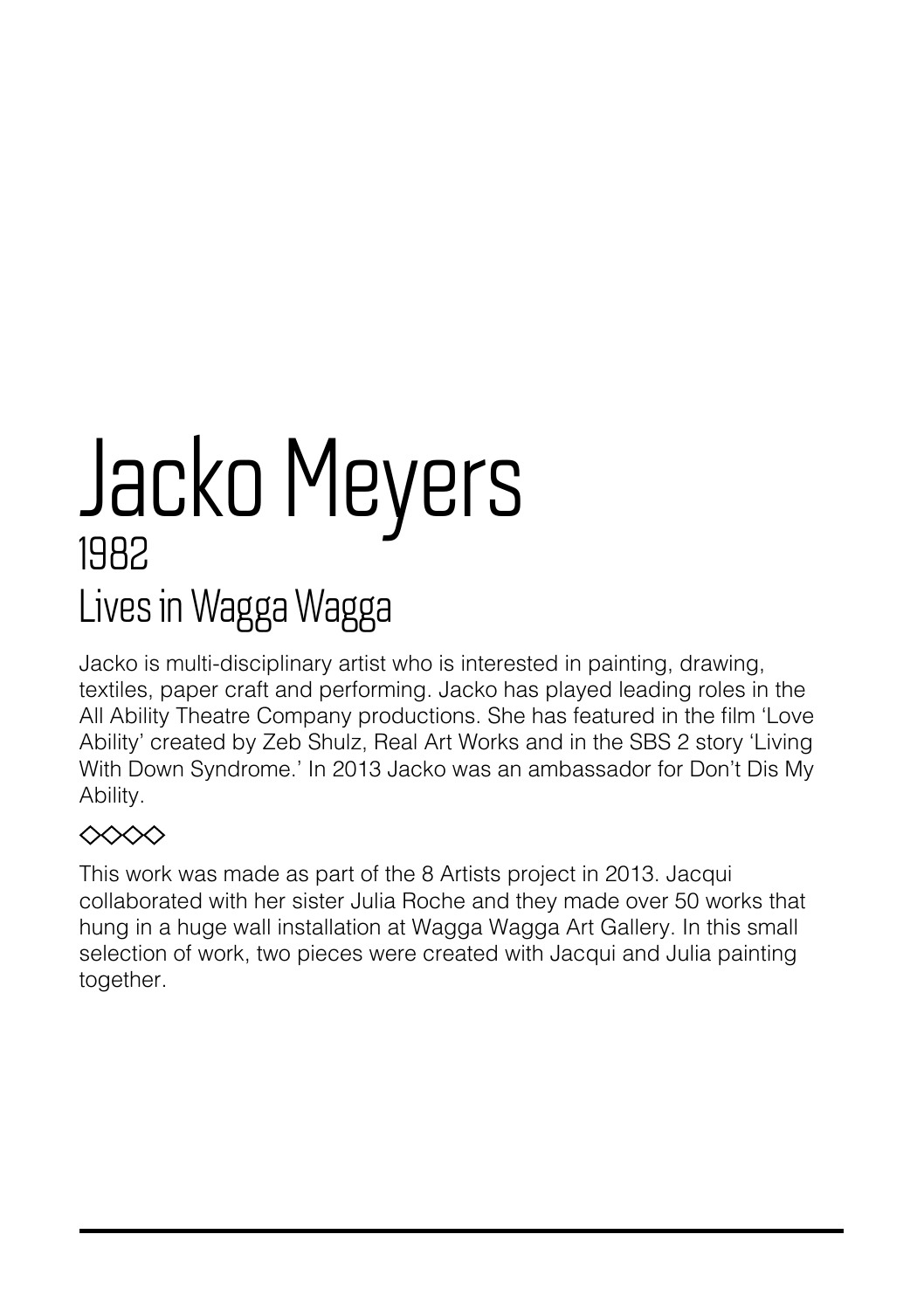

Selected works from Patterns for Sister 2013 Mixed media on tiles and paper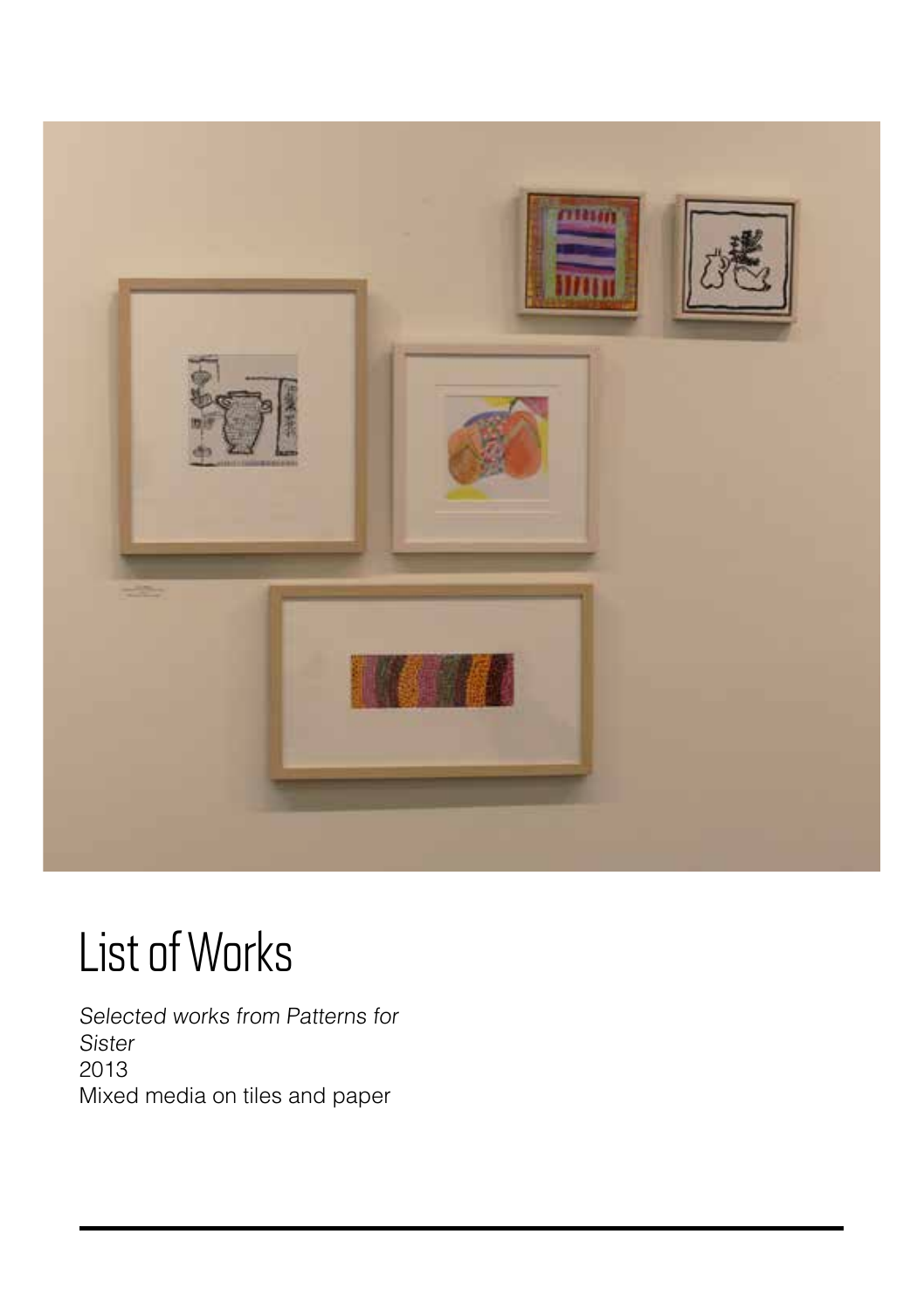# Jo Roberts 1973 Lives in Leeton

Jo Roberts makes collage and installations inspired by Dada, surrealism, situationism, riot grrl, kitsch, the sublime and the absurd.

#### $\diamond\!\!\!\!\!\diamond\!\!\!\!\!\!\!\diamond\!\!\!\!\!\circ\!\!\!\!\circ\!\!\!\!\circ\!\!\!\!\circ\!\!\!\!\circ$

'squid / day to night' and 'in the palm of his hand' were created for the Art Misadventure #3 exhibition at the Roxy Gallery in Leeton in 2013. I was given some buttons from the 1940's as a prompt, and began to explore the restrictions my post-war grandmother and aunties had faced as women.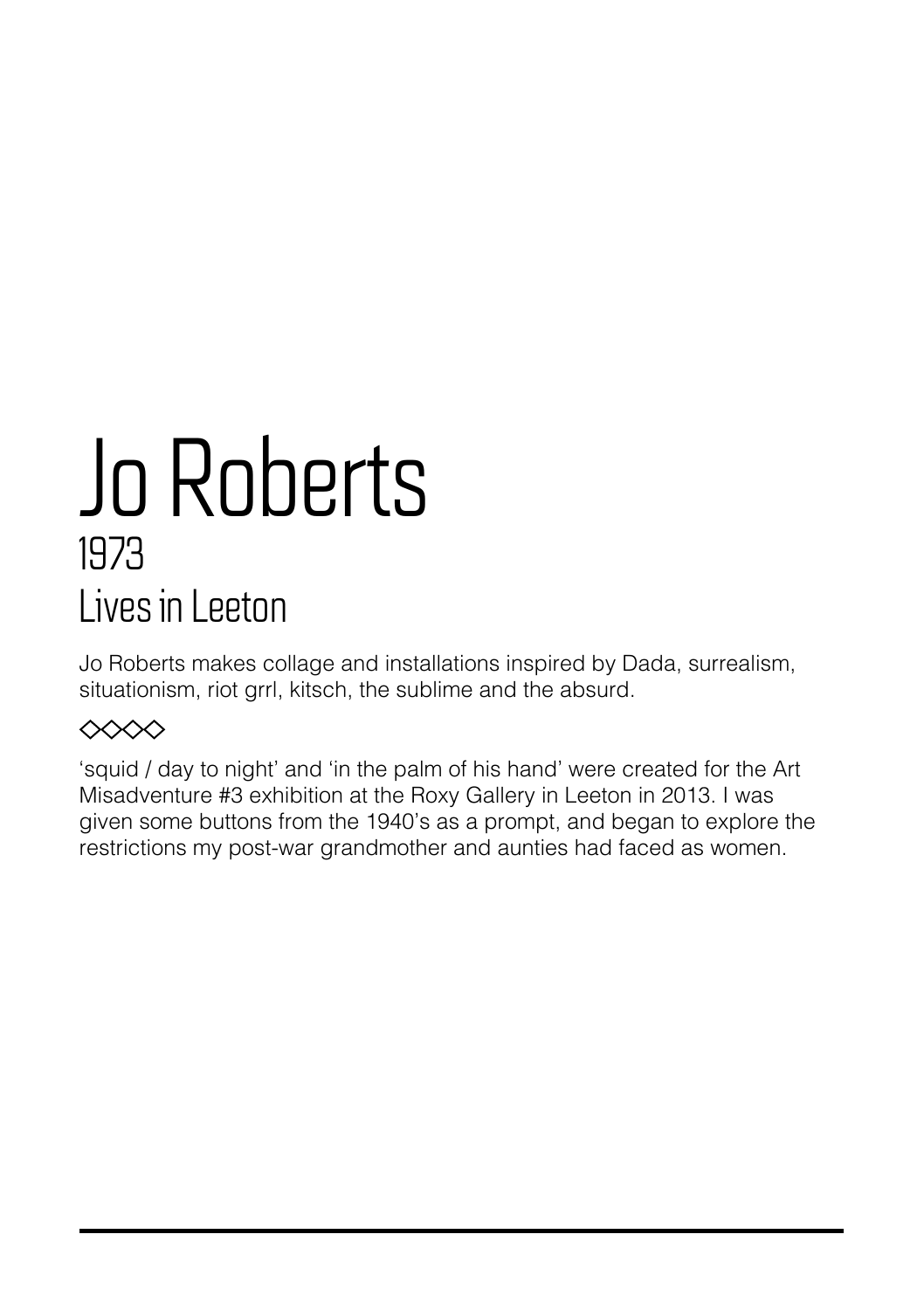





squid / day to night 2013 Collage/pencil

in the palm of his hand 2013 Collage/pencil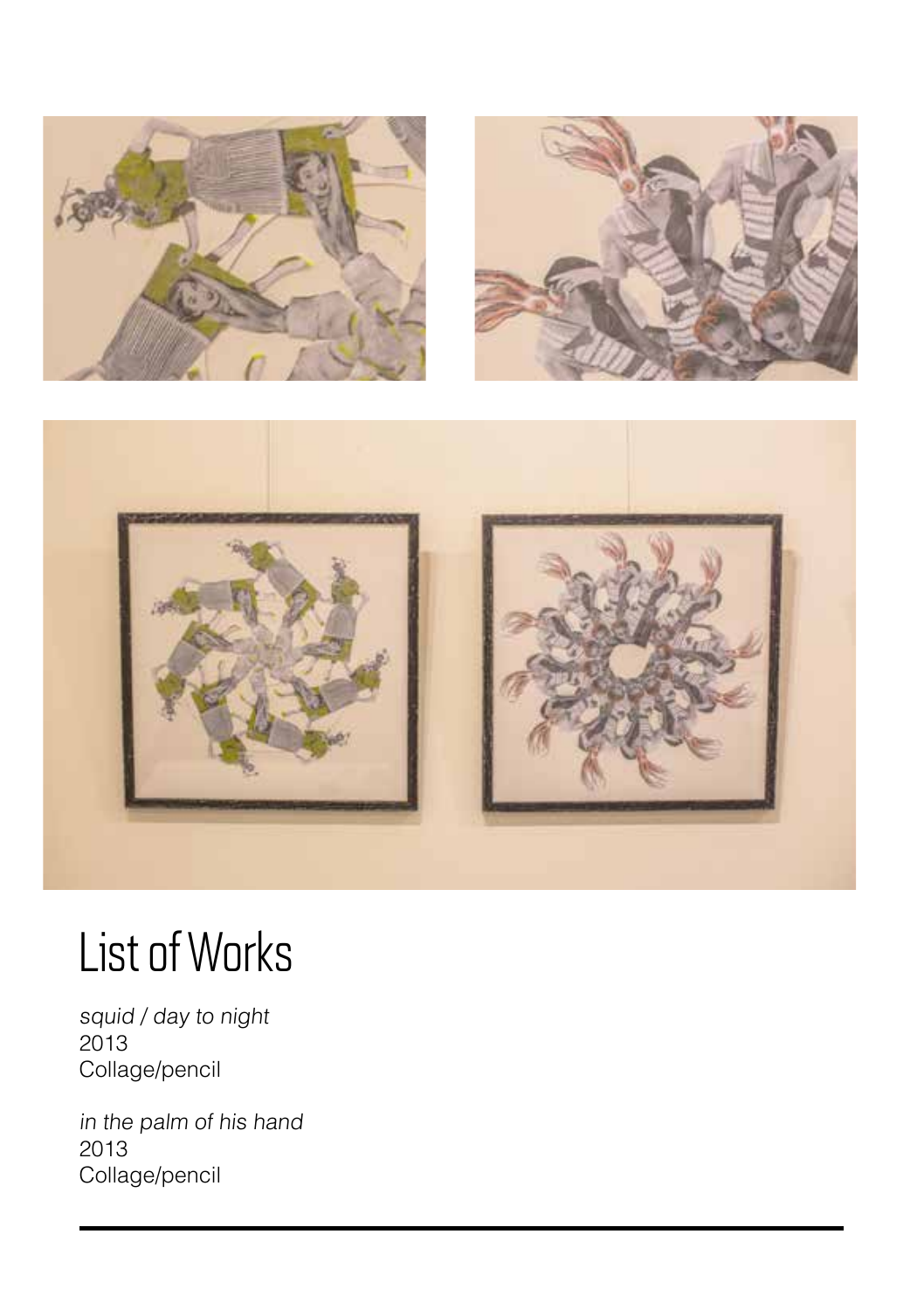# Jordy Bos 1995 Lives in Coolamon

Jordy lives on a farm outside of Coolamon which helps to keep up her love of sculpting. She mainly works with materials like paper, because of its versatility.

#### $\diamond\!\!\!\triangle\!\!\!\diamond\!\!\!\triangle\!\!\!\triangle$

These four origami works all explore the structural components of repetition, and play with the capabilities and limits of paper.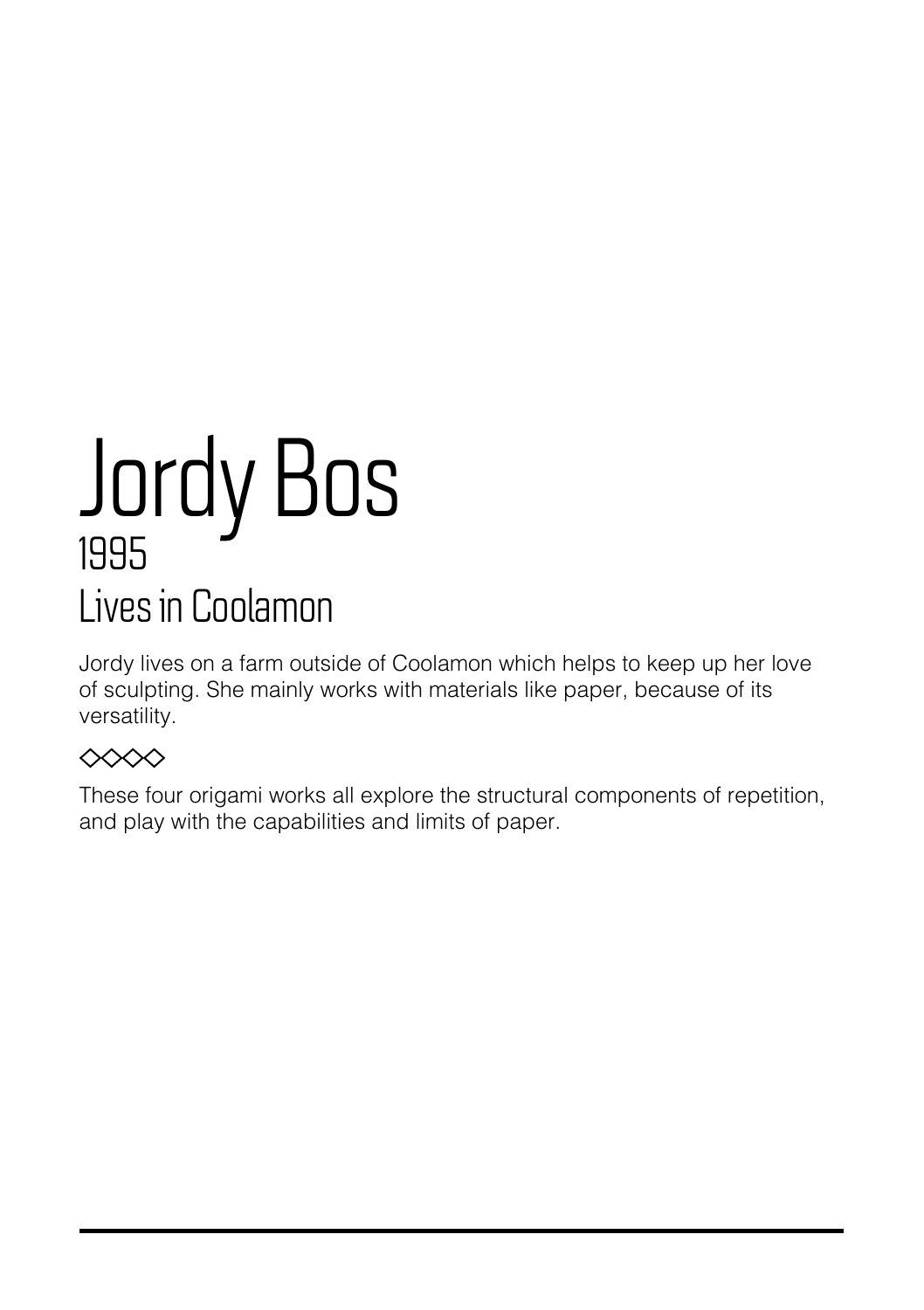

Mesh 2014 Paper Norwegian Wood 2014 Paper

Spot 2014 Paper Read 2014

Paper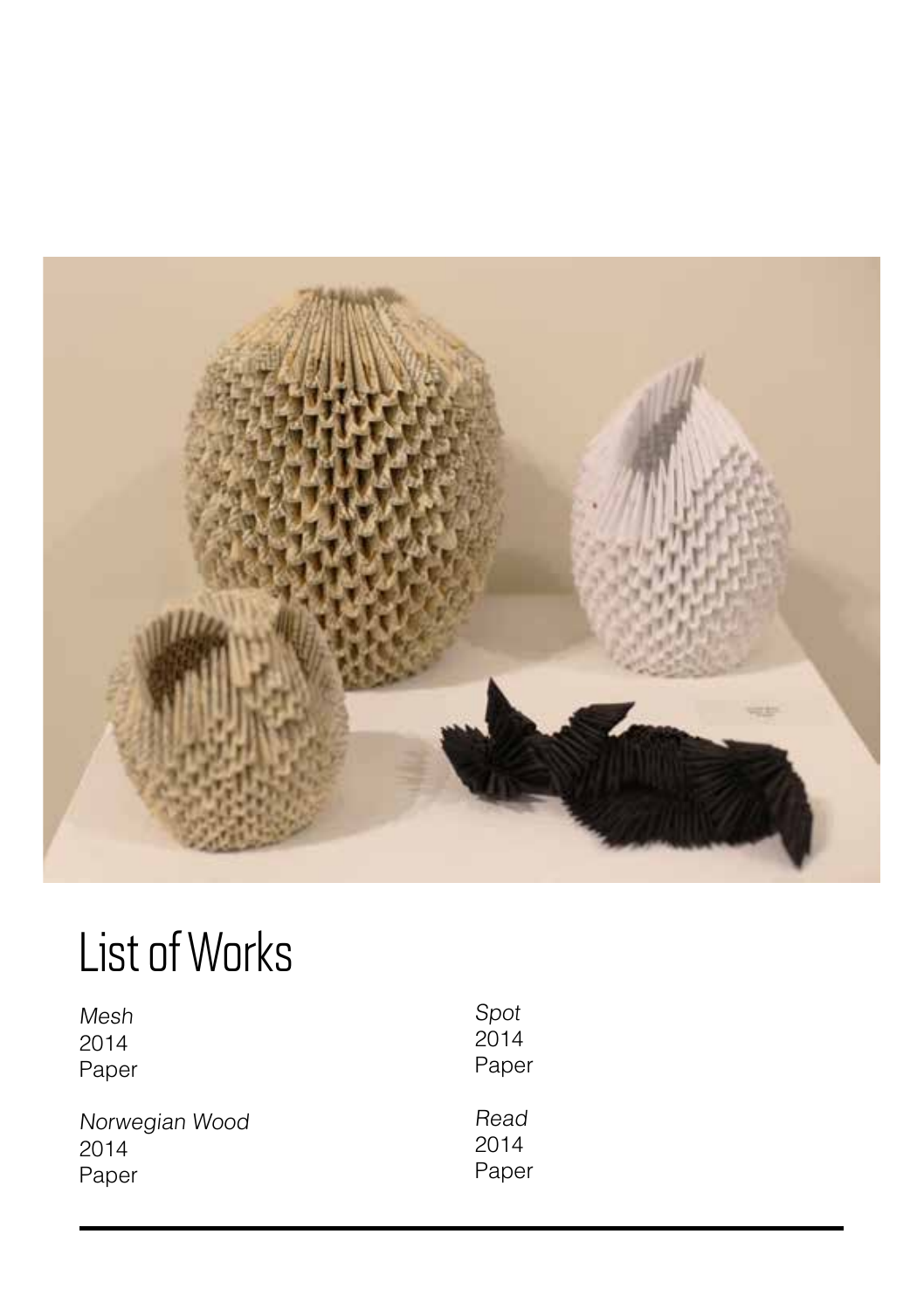# Julie Briggs 1954 Lives in Narrandera

Julie Briggs is a project manager, marketing writer, and arts supporter. She writes poetry and vignettes in a hurry. She has a writing desk in a sunny spot she'd like to write from some day.

#### 

As women we live with the duality of culture that both honours and threatens, retreats from and embraces the freedoms that many of us as wide-eyed children are able to imagine are ours. Even as we count colours in the rainbow, others in the world count threads with their fingers, days by water carried, nights by forgetting.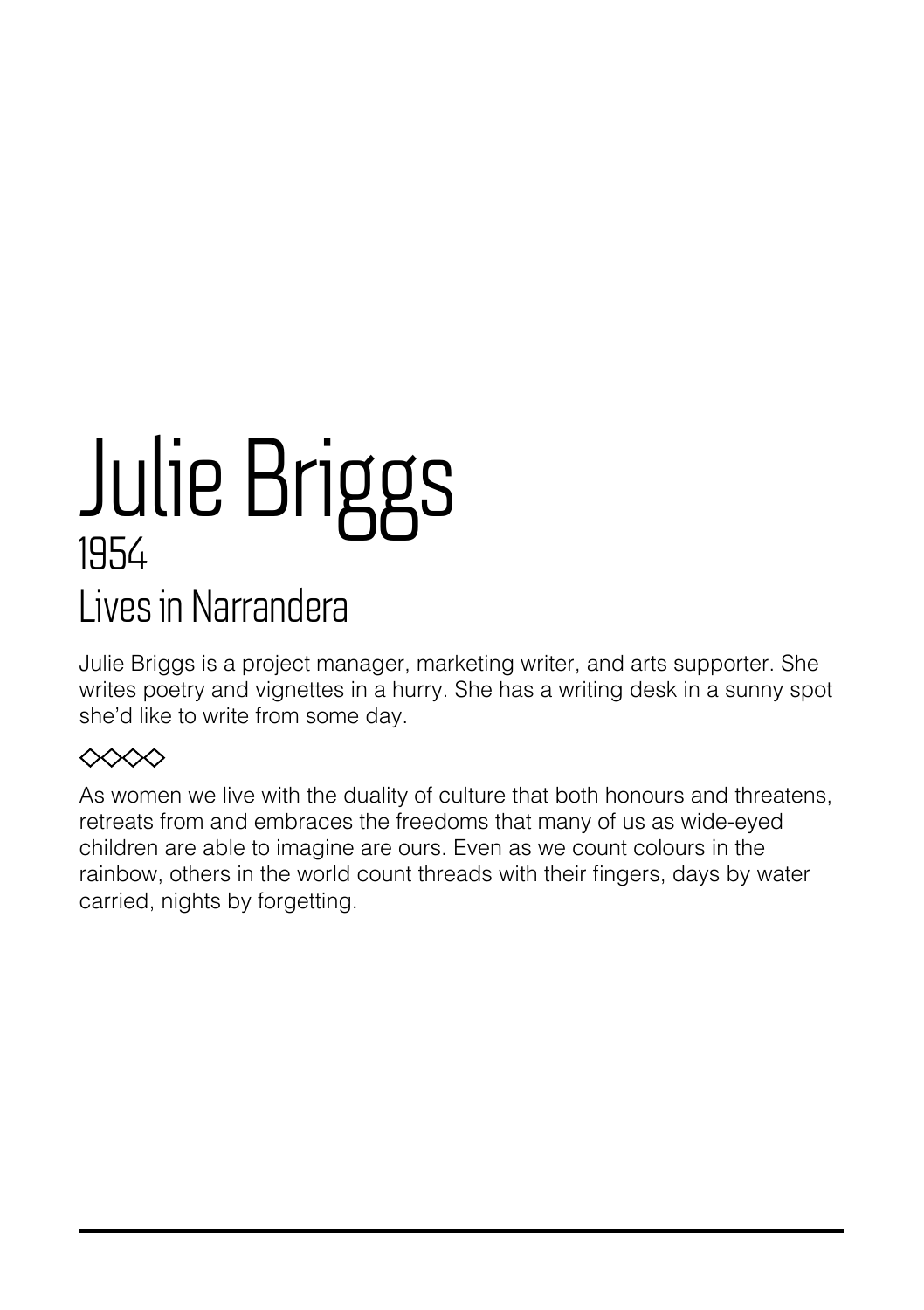### and the story of shoes The (blood)

#### **Red Shoes.**

## List of Works

Ballet can be written down (Princess Ballet Book No 2, p3) 2013 Poetry Projection

She is forced to dance 2013 Poetry Projection

But when I was seven 2013 Poetry Projection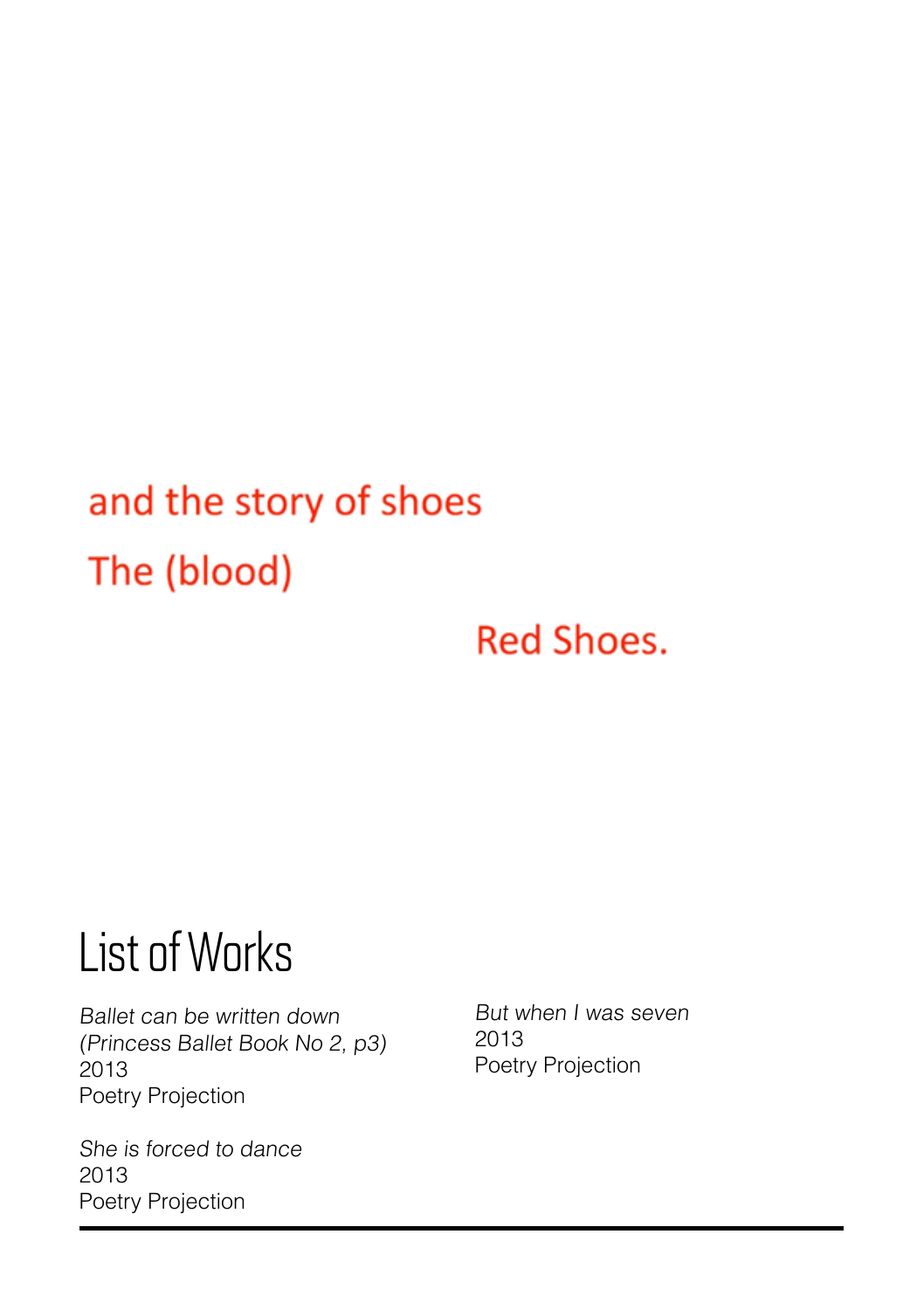# Julie Montgarrett 1955 Lives in Wagga Wagga

Julie Montgarrett is a textile artist and lecturer in Creative Arts and Design at Charles Sturt University. She has exhibited in solo and group exhibitions throughout Australia and internationally since 1977. She is particularly interested in the ways that textile and drawing, both ancient art forms endure as vital contemporary languages for individuals and communities in every culture and society.

#### $\leftrightarrow\leftrightarrow$

This work refers to the lives of three women - Dalrymple Briggs, her mother, Woretemoeteyenner, and Bridget Edwards Mountgarret who lived in the cross-fire of the escalating war zone of the first 25 years of the British invasion of Van Diemen's Land as the entire island was engulfed in violence.

I aim to explore the gaps in understanding that generated fraught often brutal relationships between Palawa peoples and the invading British settlers determined to re-make themselves at any cost. Gaps that continue to haunt our shared cultural domains despite the passing of two centuries.

By including a likely object of their labour (the butter churn), commonplace materials of the era and the absence of a conventional narrative sequence and implied 'meaning', I hope to suggest something of the fragile, tenuous lives historically erased.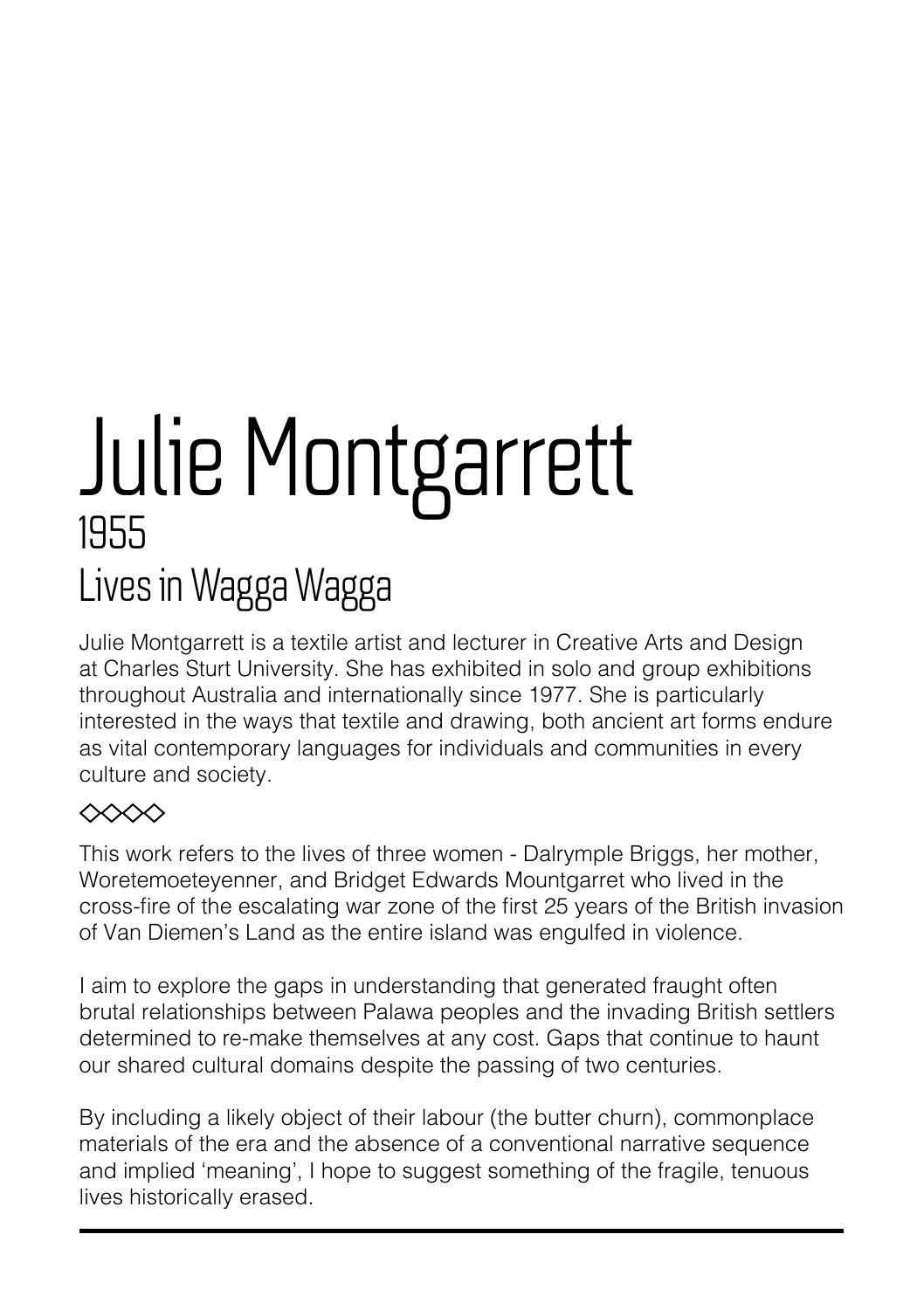

soldiers, sailors, beggar girls, thieves 2015 Found object, various textiles and papers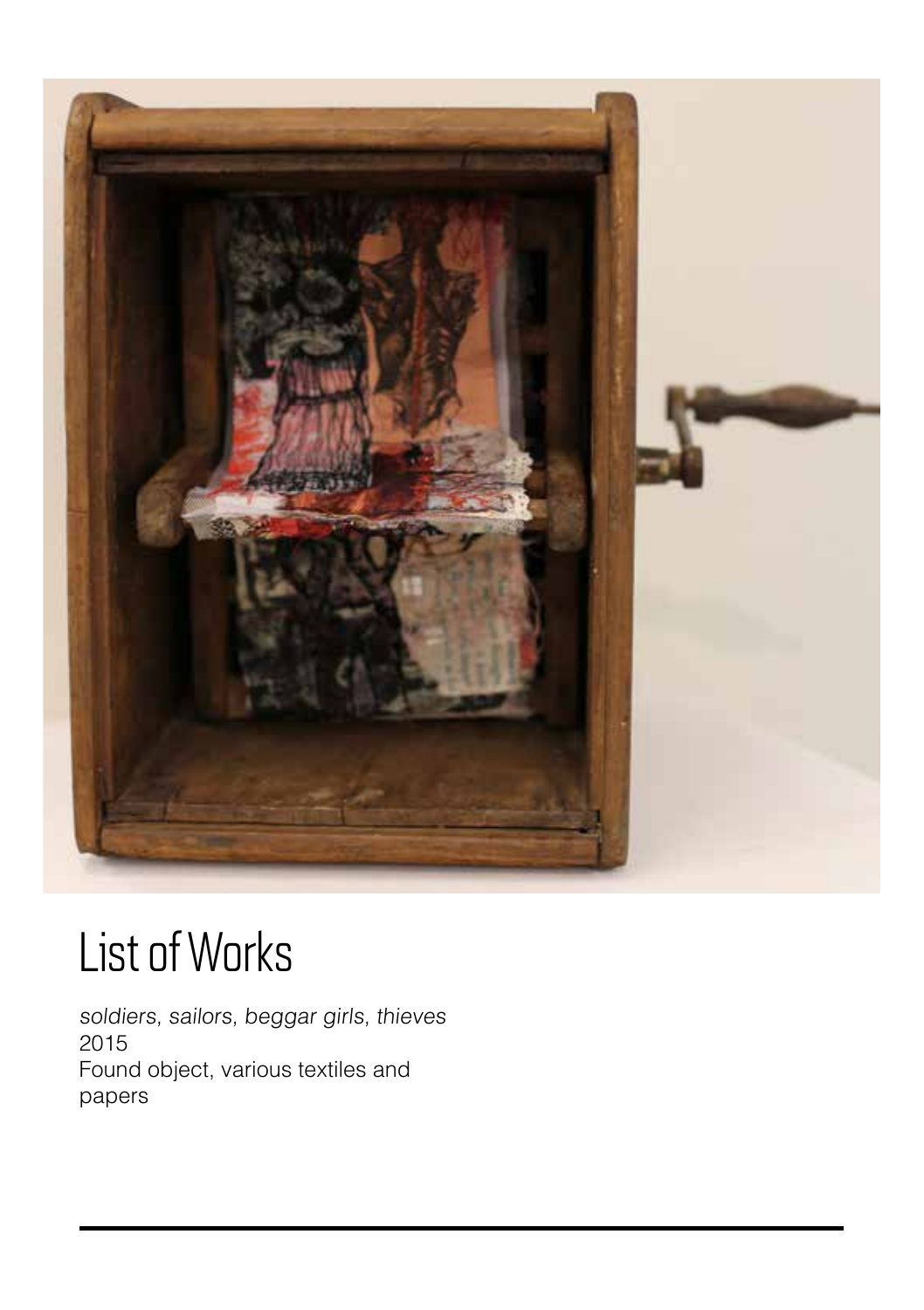# Kath Withers 1949 Lives in Wagga Wagga

Kath Withers known to many as Aunty Kath is a Wiradjuri Elder. An accomplished artist, Kath often creates through painting, printmaking and weaving to tell the stories of her life and dreaming. She has shown work in numerous exhibitions and her 'sista baskets' are on permanent display in the Victoria Museum. Kath has work in the Australian Museum and various collections nationally and internationally.

Kath is passionate about sharing her culture and helping her community. She is currently in her fourth year of teaching art to inmates and their children in the Colourful Dreaming Program at Junee Correctional Centre.

Kath is currently studying Art and Design at Deakin University in Melbourne.

#### 

Sista baskets are special objects to me. Most people think they are empty objects but they are full of knowlege. Most of my weaving is done with other people around and the conversations are woven into the baskets. I weave from the heart and my spirit ancestors guide me. These baskets are similar to the ones that I have on permanent display at the First Peoples: Bunjilaka exhibition at the Museum Victoria.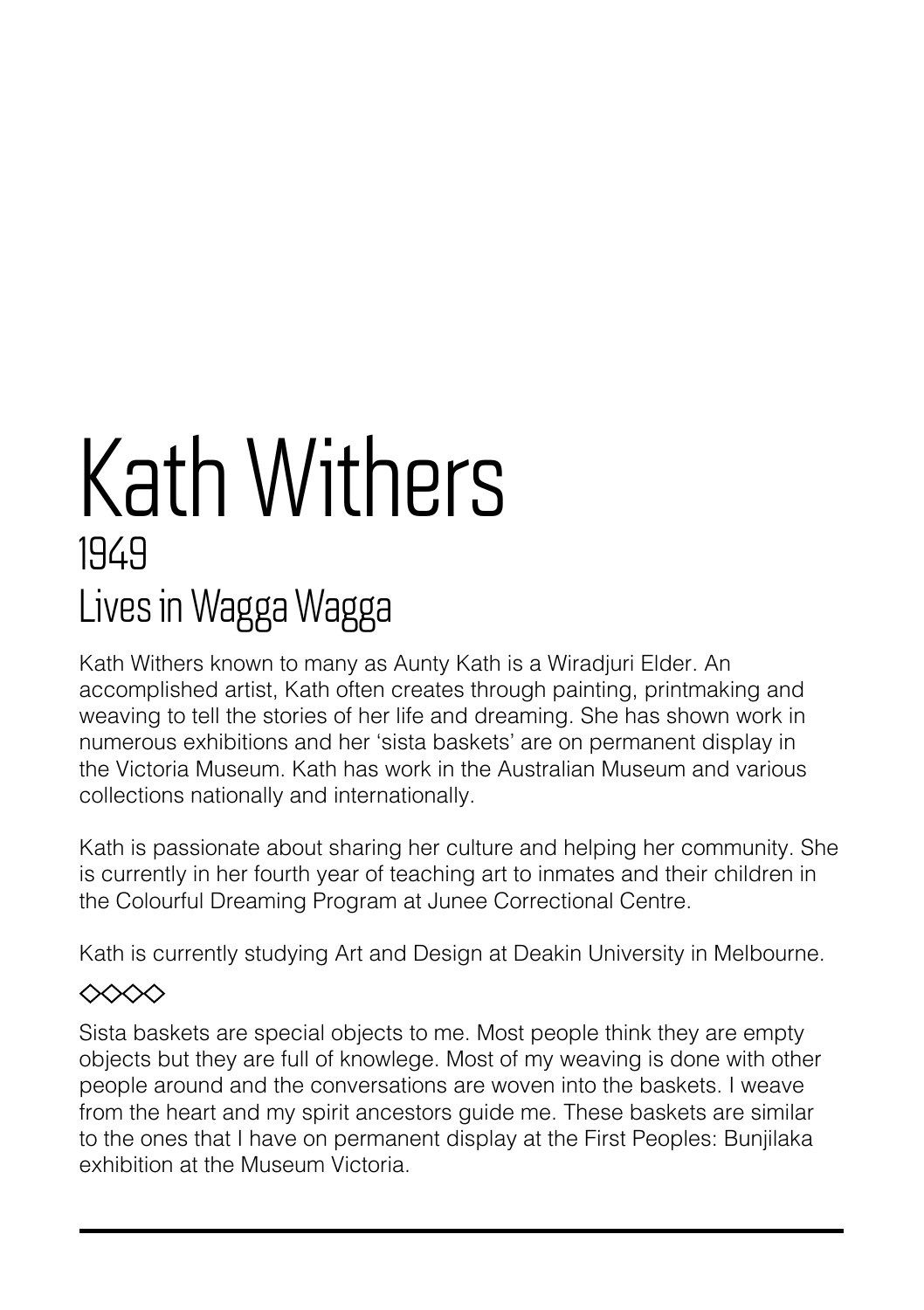

Sista Baskets 2015 raffia and paper core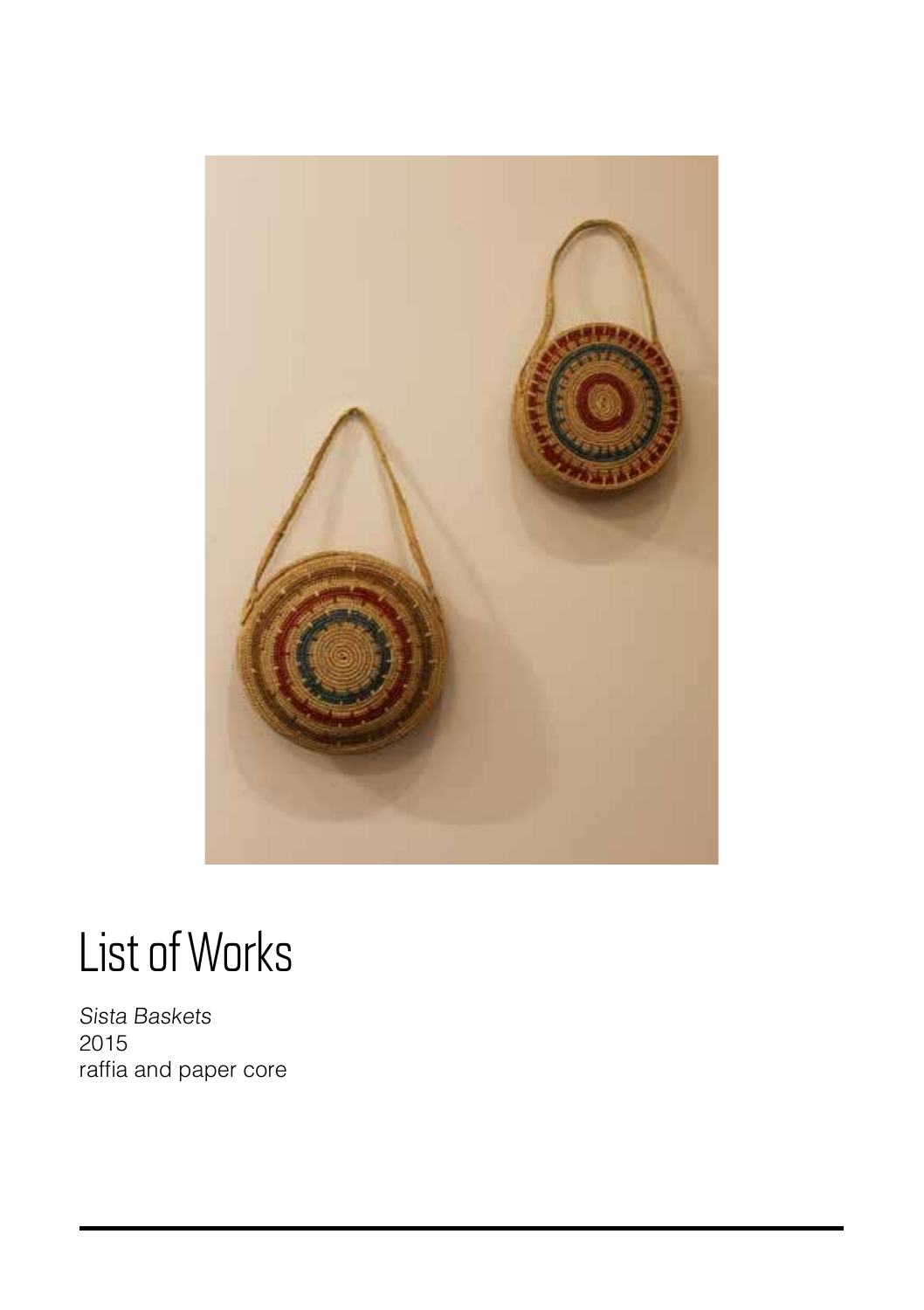# Lorraine Tye 1950 Lives in Uranquinty

Lorraine Tye is a Wiradjuri artist using basketry techniques and other fibre practices. Lorraine has exhibited widely in the Riverina region and beyond. She has artwork in Wagga Wagga City Councils' collection and currently has artwork on display in the Sauntering Emu at the Museum of the Riverina, Botanic Gardens Site. Lorraine was one of four artists involved in a major public art work in 2013 at the Wagga Wagga airport celebrating the Wiradjuri Nation.

#### 

I use bush dyed raffia in my work to suggest a place and time within Wiradjuri Country. As an object the mat is a domestic item, but by using bush dyed and commercially coloured raffia I am weaving a little bit of my history into an item my family will walk on.

The sting ray hat started as a domestic mat but evolved into the creature it is today. I wear it to empower as it is a challenge to have on. Its tail commands respect from those walking behind.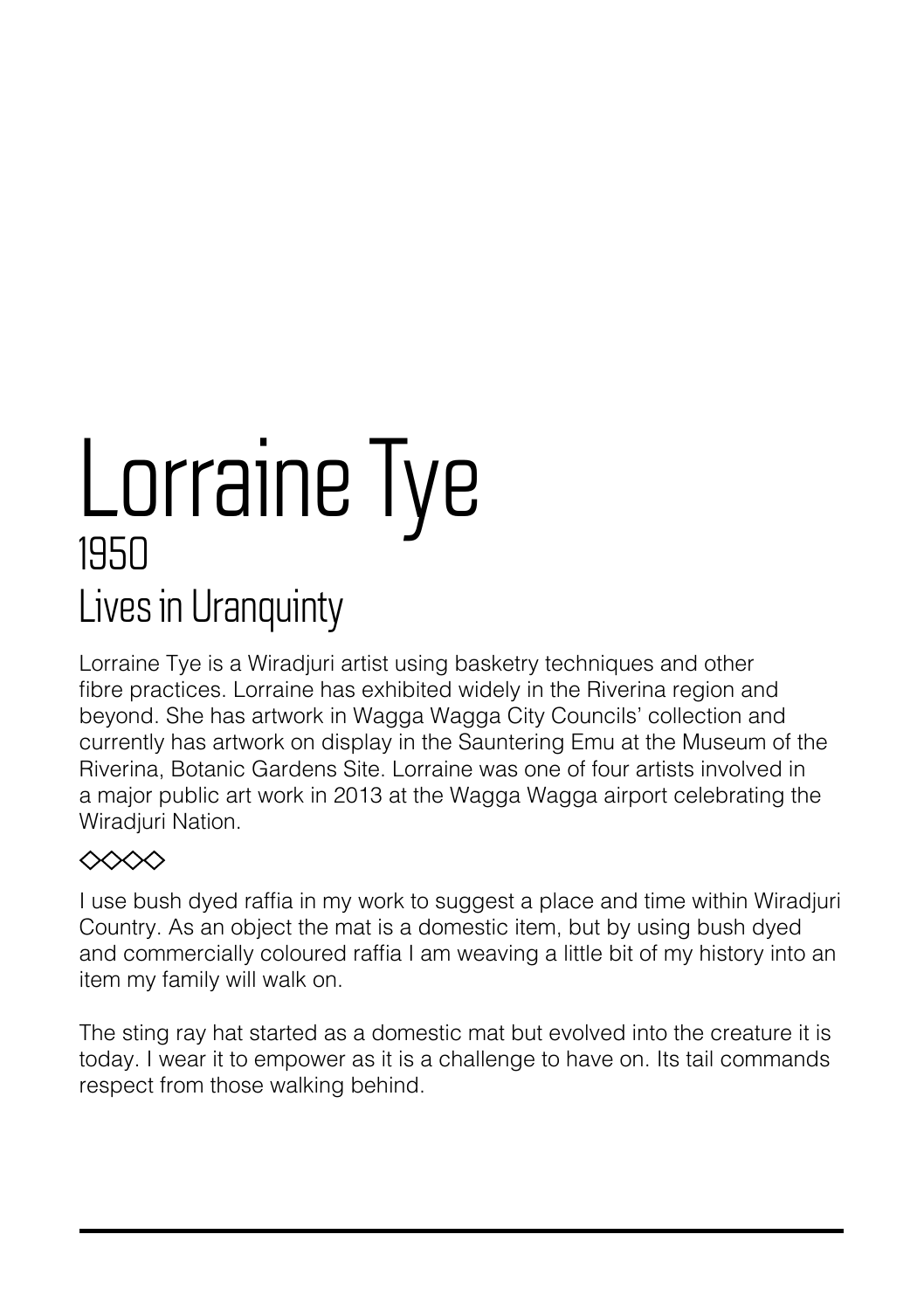

Mats 2011 Coiled bush dyed and commercially dyed raffia, rope

Sting Ray Hat 2012 Coiled, bush dyed raffia, seagrass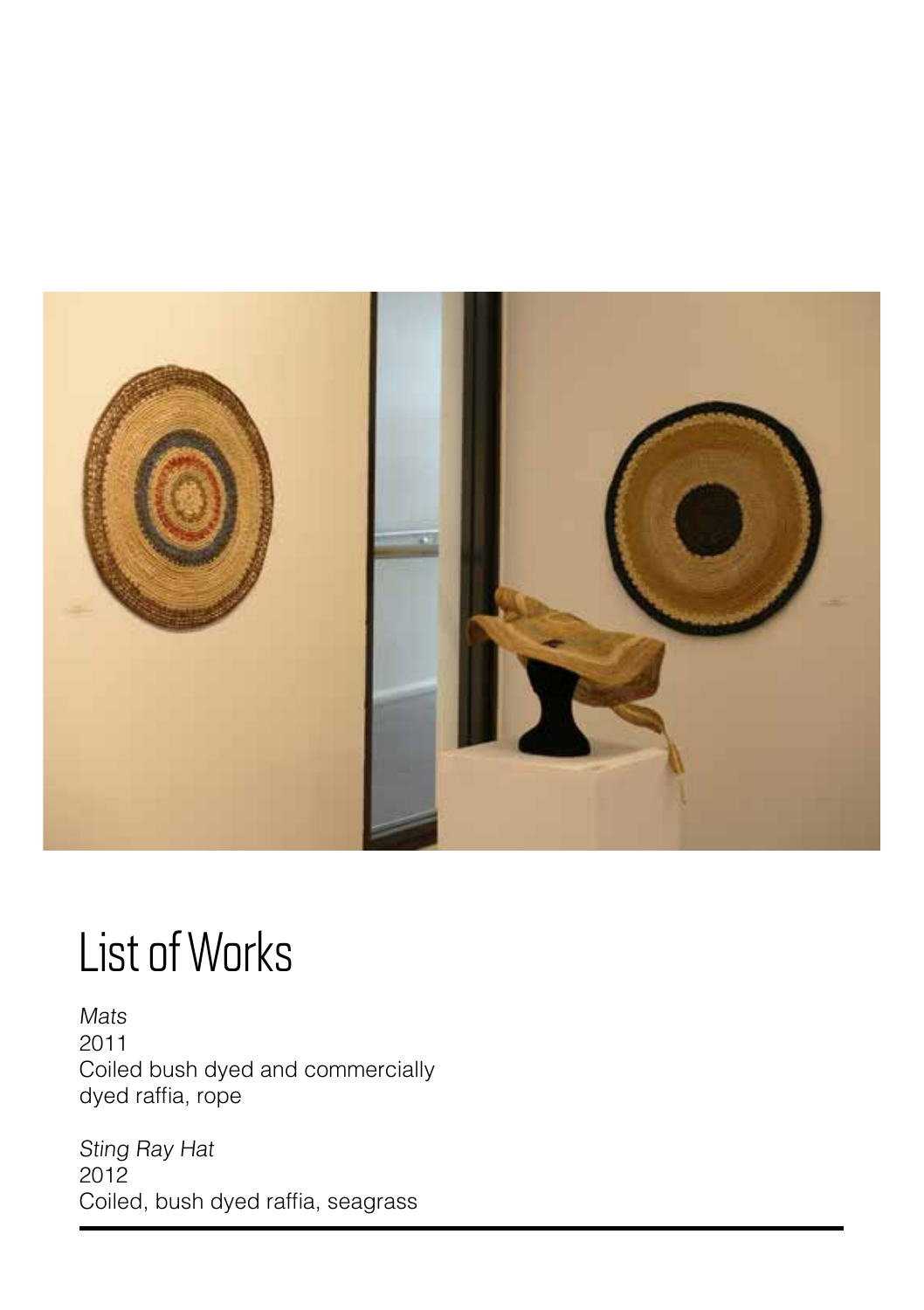# Melanie Evans 1973 Lives in Wagga Wagga

Melanie Evans was born in Darwin with family from the Jingalee people. Melanie has been a practicing artist for 18 years and works across a number of mediums including painting, drawing, mixed media, weaving, textiles and bush dying.

Melanie is passionate about Aboriginal culture and education; currently teaching Aboriginal or Torres Strait Islander Cultural Arts at TAFE. Melanie has been the Indigenous Emerging Curator at Wagga Wagga Art Gallery where she curated three major exhibitions that showcased the revival of traditional weaving practices with Wiradjuri, Aboriginal and non aboriginal woman in Wagga Wagga. She has also coordinated cultural exchanges between other Indigenous women weavers from Victoria and Gapuwiyak, Arnhem Land, NT.

Melanie is actively engaged within her community to share the beauty of Aboriginal culture.

#### $\diamond\!\!\!\!\diamond\!\!\!\!\diamond\!\!\!\!\diamond\!\!\!\!\diamond\!\!\!\!\diamond$

Both pieces are a series that explores women's role as the holders of knowledge. Weaving practices and their revival within this region are exciting. Both these pieces honour the old women who created baskets for survival and everyday use and how this was held together through knowledge of Country, family and lore.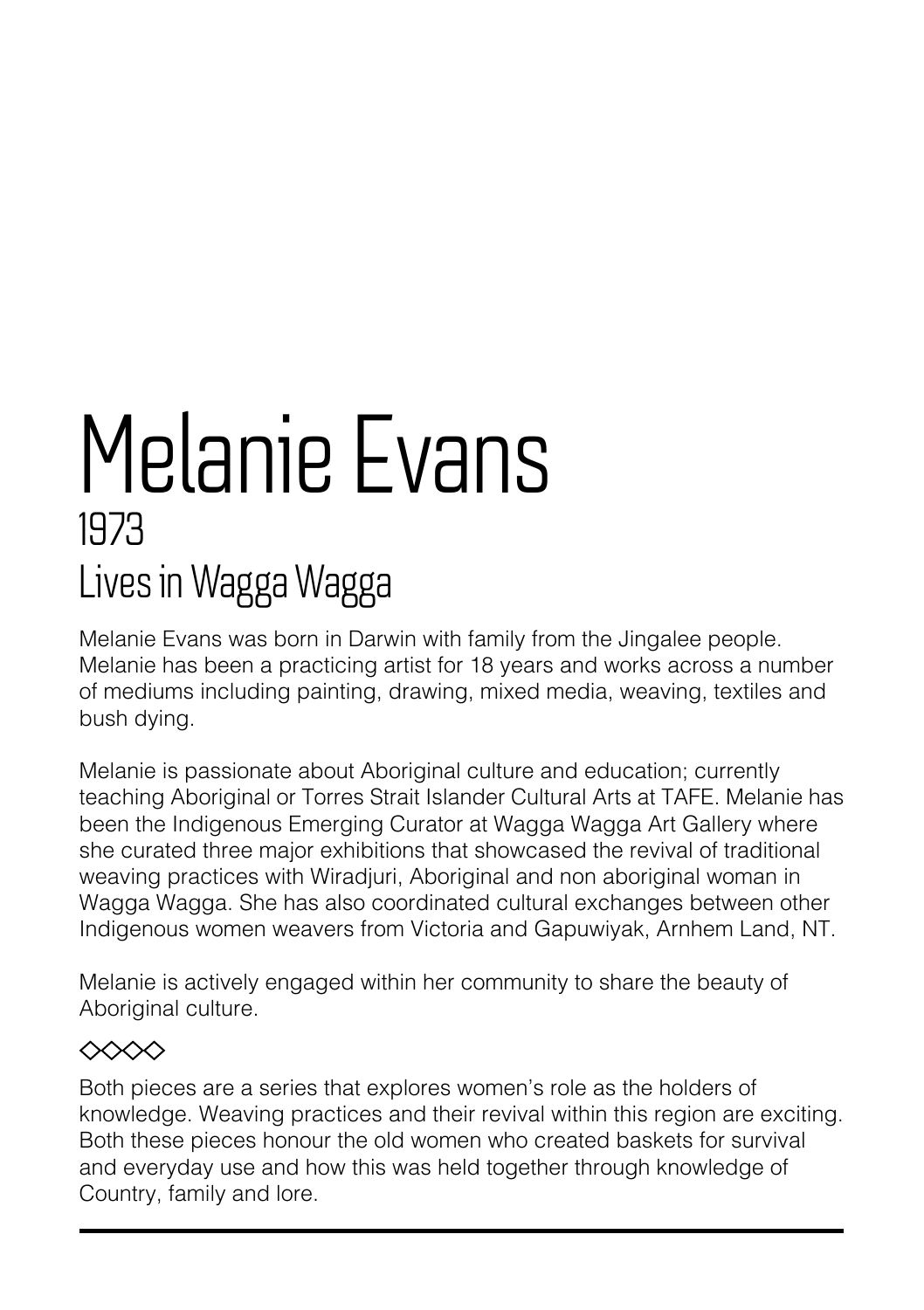



Silk Story #1: Women Hold the Knowledge 2012 silk

Silk Story #2: Women Hold the Knowledge 2013-14 silk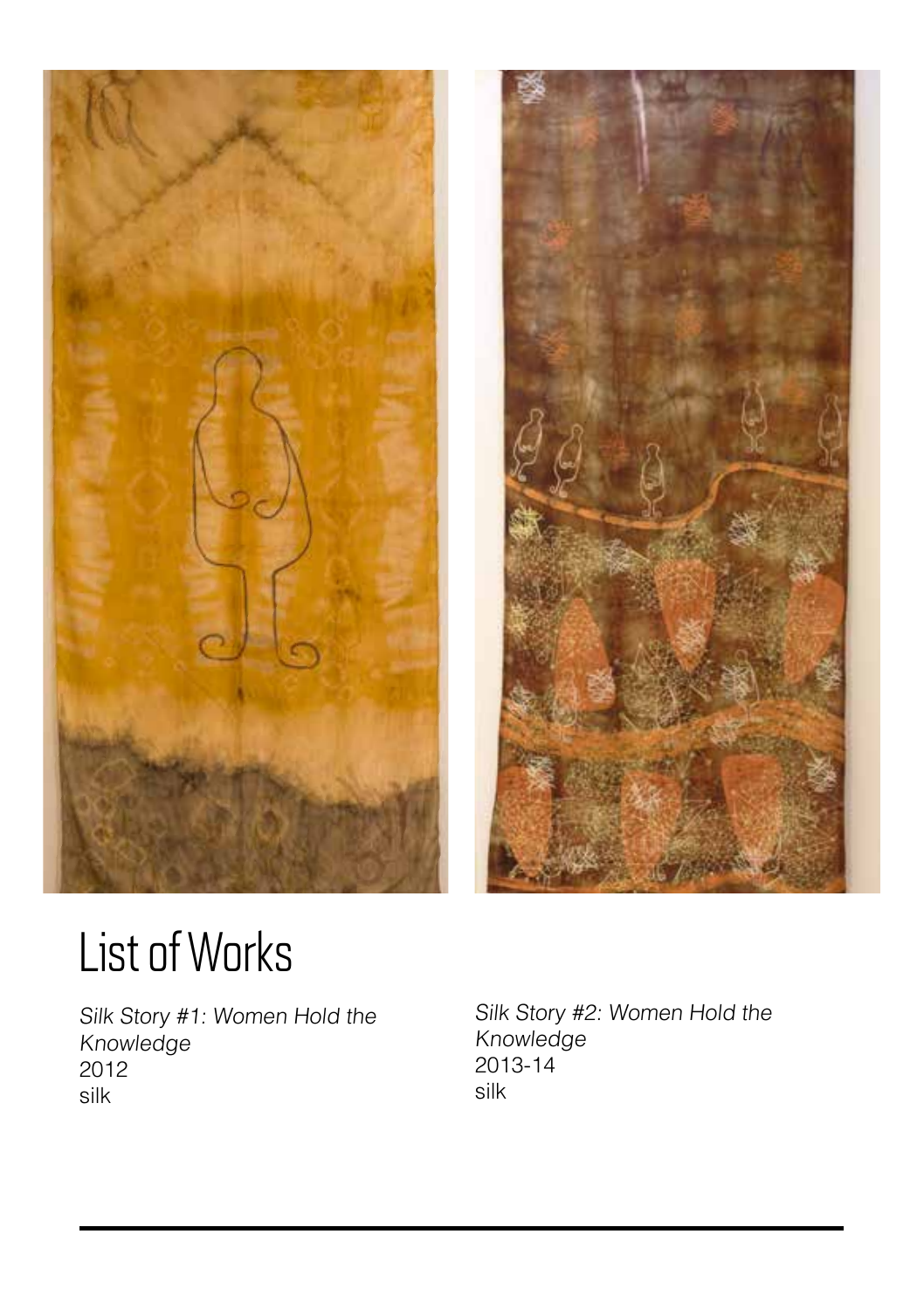# Melinda Schiller 1971 Lives in Wagga Wagga

Melinda is a local Aboriginal artist who grew up in Wiradjuri Country on a farm 20km from Temora and relocated to Wagga Wagga in 1993. Melinda is a self-taught artist who began painting in January 2012. Melinda's paintings are vibrant and lyrical. Her works are an individual response to how she is feeling and how her spirit flows at the time she is painting. Melinda's paintings are done so that others may feel peace, healing and enjoyment when looking at them.

Melinda has participated in exhibitions in NSW and Victoria. Most recently she was the winner of the Indigenous Art Award 2013 at Spirit of the Land Lockhart Festival and received a Highly Commended in 2014. Melinda was awarded third place in the 2014 National Close the Gap Day Murrumbidgee Medicare Local Aboriginal Art Competition.

Melinda is currently completing her Graduate Certificate in Wiradjuri Language, Culture and Heritage at Charles Sturt University.

#### $\diamond\!\!\!\rightsquigarrow\!\!\!\rightsquigarrow$

I have created a set of three canvases' that represent my relationship with a girlfriend I have known since kindergarten. One circle represents her family and the other circle represents mine. The black line surrounding us represents the community going about their lives.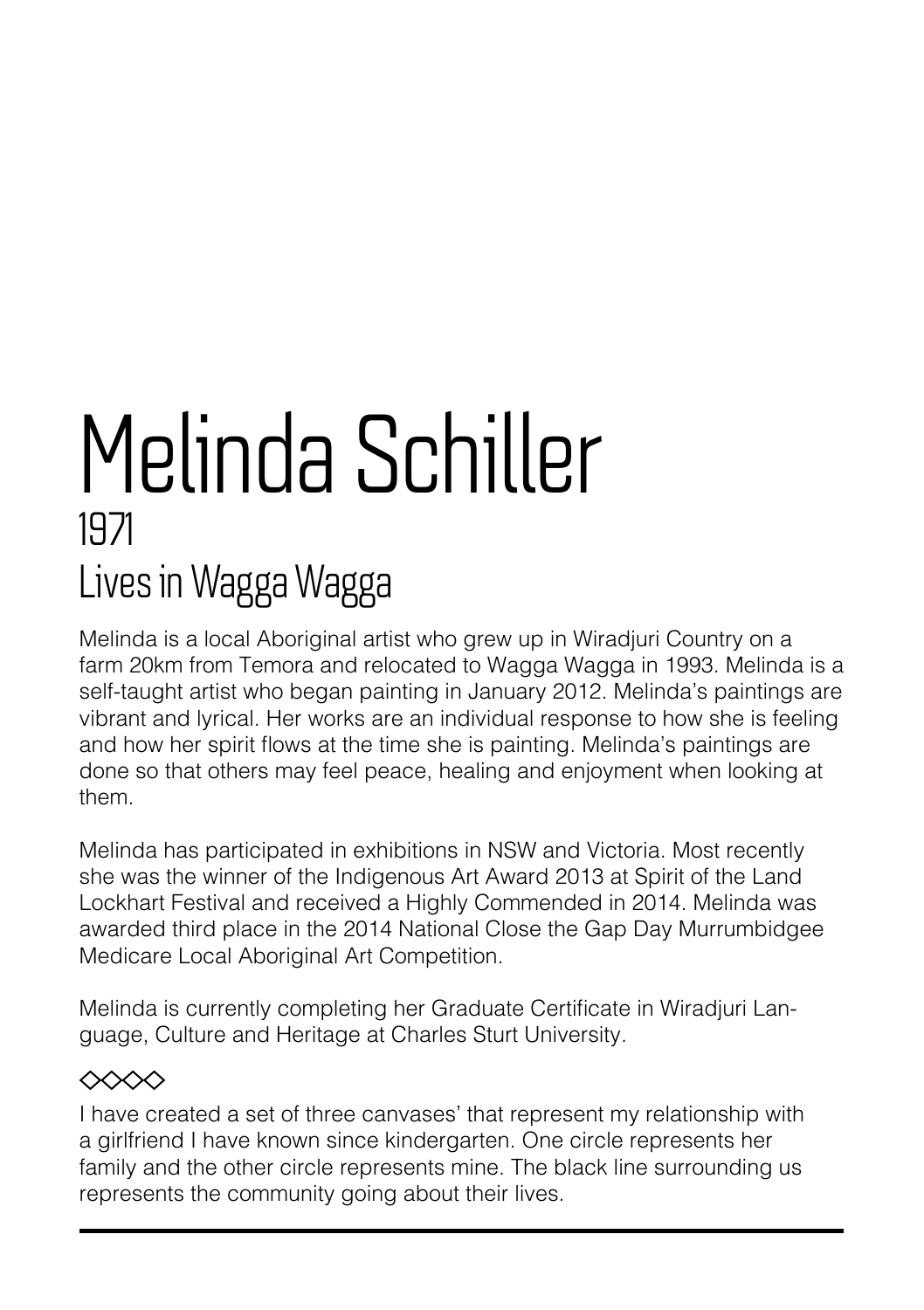

**Girlfriend** 2013 Acrylic paint on canvas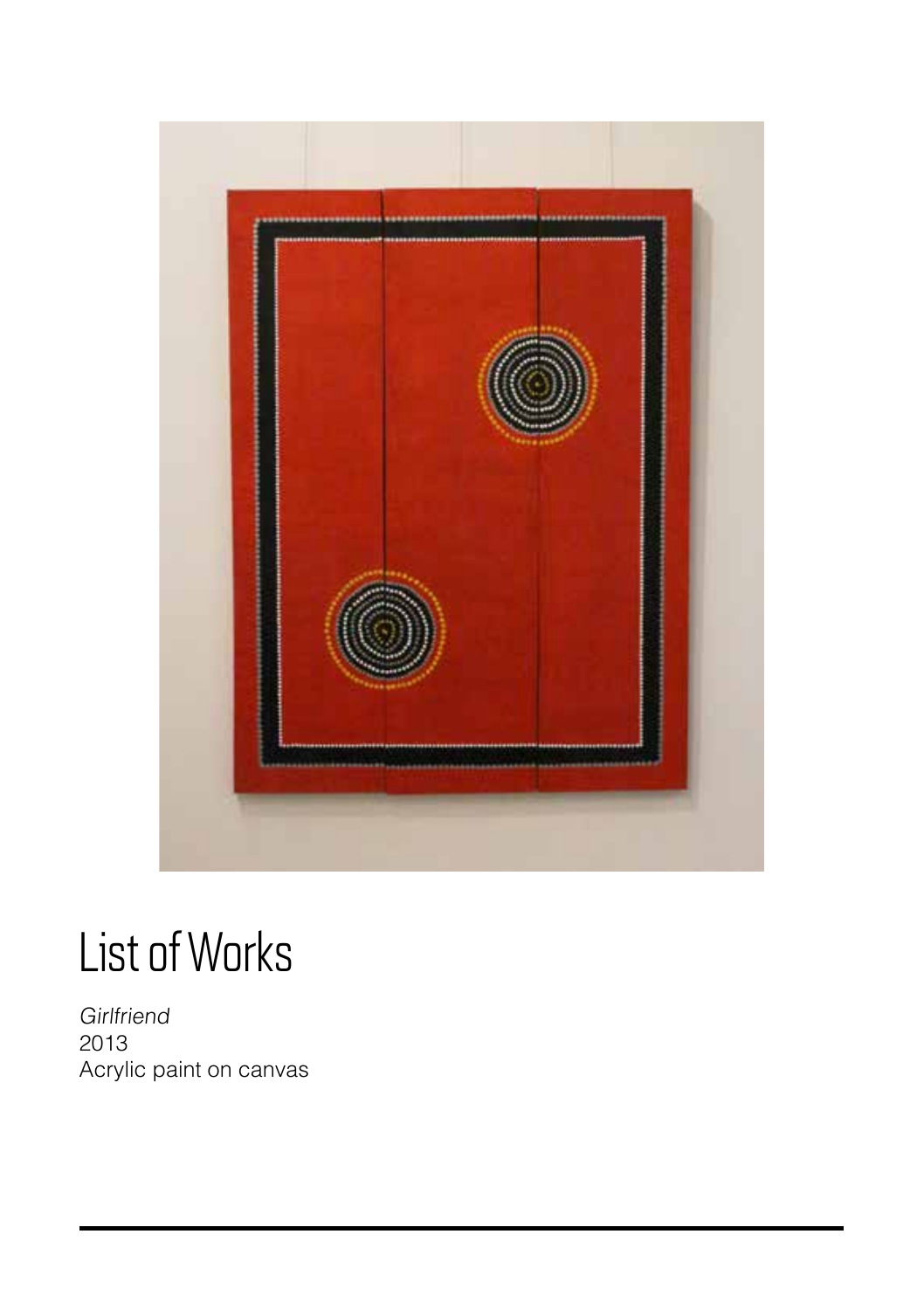# Natalie Louise Power 1974 Lives in Wagga Wagga

Natalie is a contemporary, conceptual visual and performing artist and educator. She has lived and worked all over Australia and overseas, but continues to always find her way back to the Riverina area where she grew up and studied. Natalie graduated from CSU with a Bachelor of Visual Arts in 1998 and a Graduate Diploma in Secondary Education in 2006. In 2009 she opened her own business "Eilatan Enterprises" Empower Emerge Emancipate, that combined her passion of the Arts and Education.

Natalie currently teaches at Shepards Park Education and Training Unit.

#### $\diamond\!\!\!\!\rightsquigarrow\!\!\!\rightsquigarrow$

Natalie's art making practice is always evolving and revolving old and new elements from previous works and found objects. The central images, motifies and narratives in her work circle around life/death/life cycles. Her work is processes driven constantly experimenting using paper and fabric to cut, incise, print, stitch and burn, what might seem soft and delicate can also be strong and powerful. Natalie's work is often ephemeral, emerging over periods of time and then submerging only to resurface and recreate a new cycle of emerging and submerging; Life, Death, Life.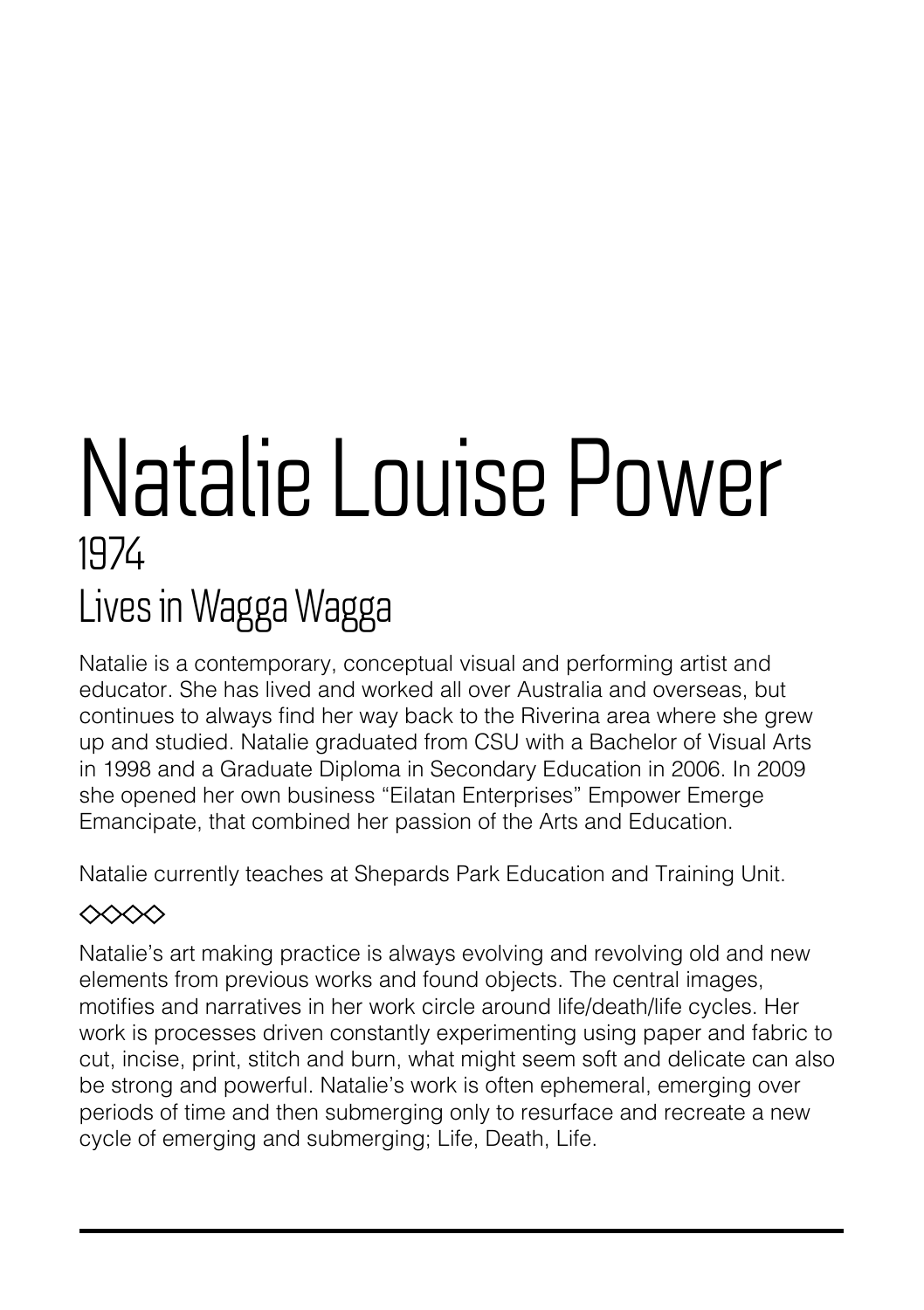



Tellus Deconstructing works form 1997 Names Will Never Hurt Me & 2007 Yirayin. Reconstructing in 2014-2015 **Tellus** Paper, thread, needle, pins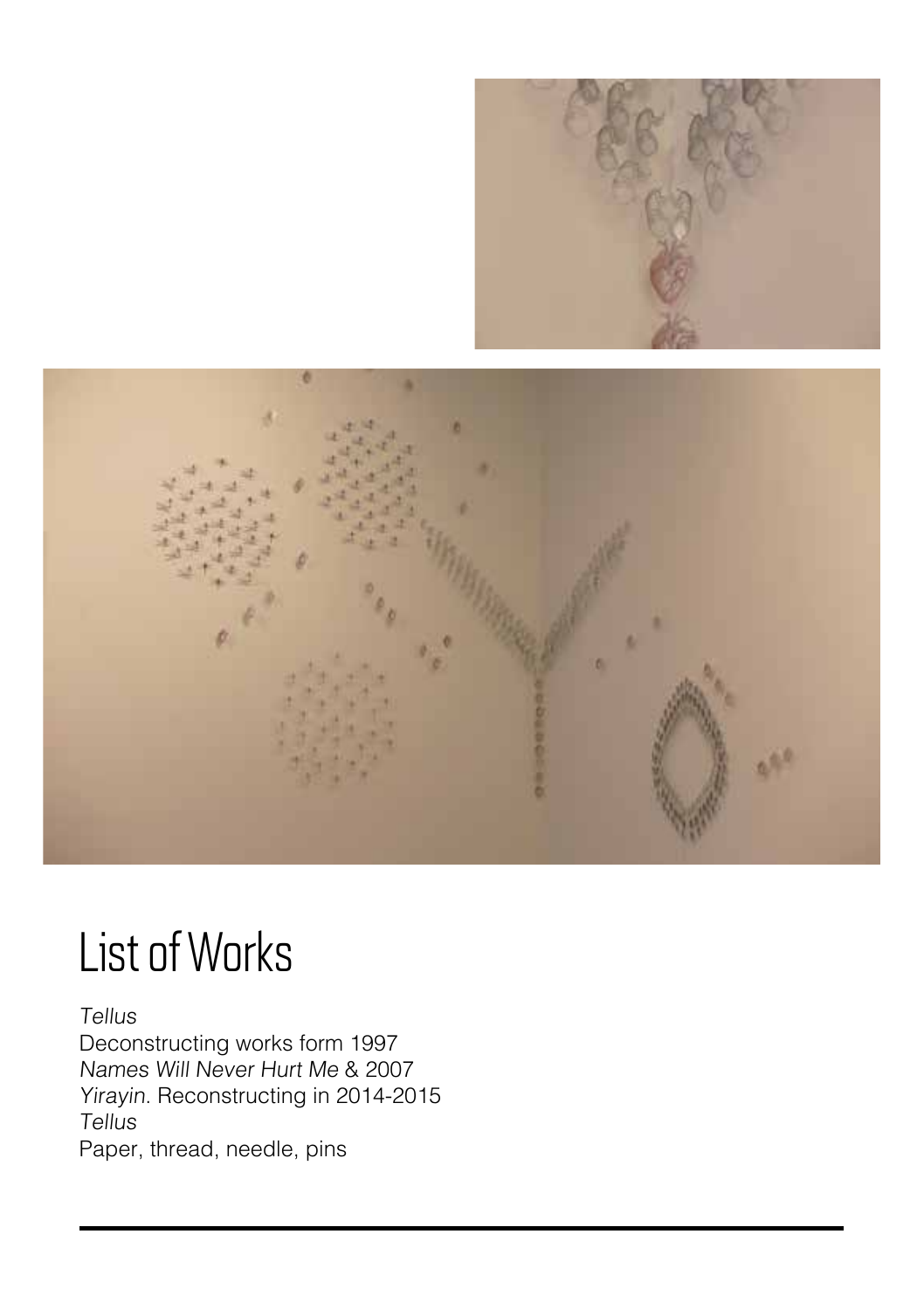# Sarah Mifsud 1989 Lives in Wagga Wagga

Sarah currently holds a Bachelor of Arts (Graphic Design/Photography) and Master of Arts Practice with specialisation (Photo-media) while also working as a freelance designer and photographer for over seven years with a focus on design for not-for-profit organisations as well as a practicing artist, exhibiting work in Sydney, Melbourne and Wagga.

#### $\rightsquigarrow \rightsquigarrow$

Looking beyond the details of the image this body of work explores the representation of possible versus impossible and plausible implausible to create photographs that not only challenge the truth, beauty and typical representation of the human form.

The female body in art in has been a studied figure for centuries and during this time the understanding, representation and interpretation of the female body has changed significantly. Ongoing exposure to certain ideas can shape and distort our perceptions of reality. Today's culture acts as a constant reminder to fit into hegemonic beauty standards and influences women's understanding of their own body and their own personal worth. Many individuals who advocate and subscribe to ideals of beauty change their appearance in an attempt to transform from the actual into what is an assumed desirable state.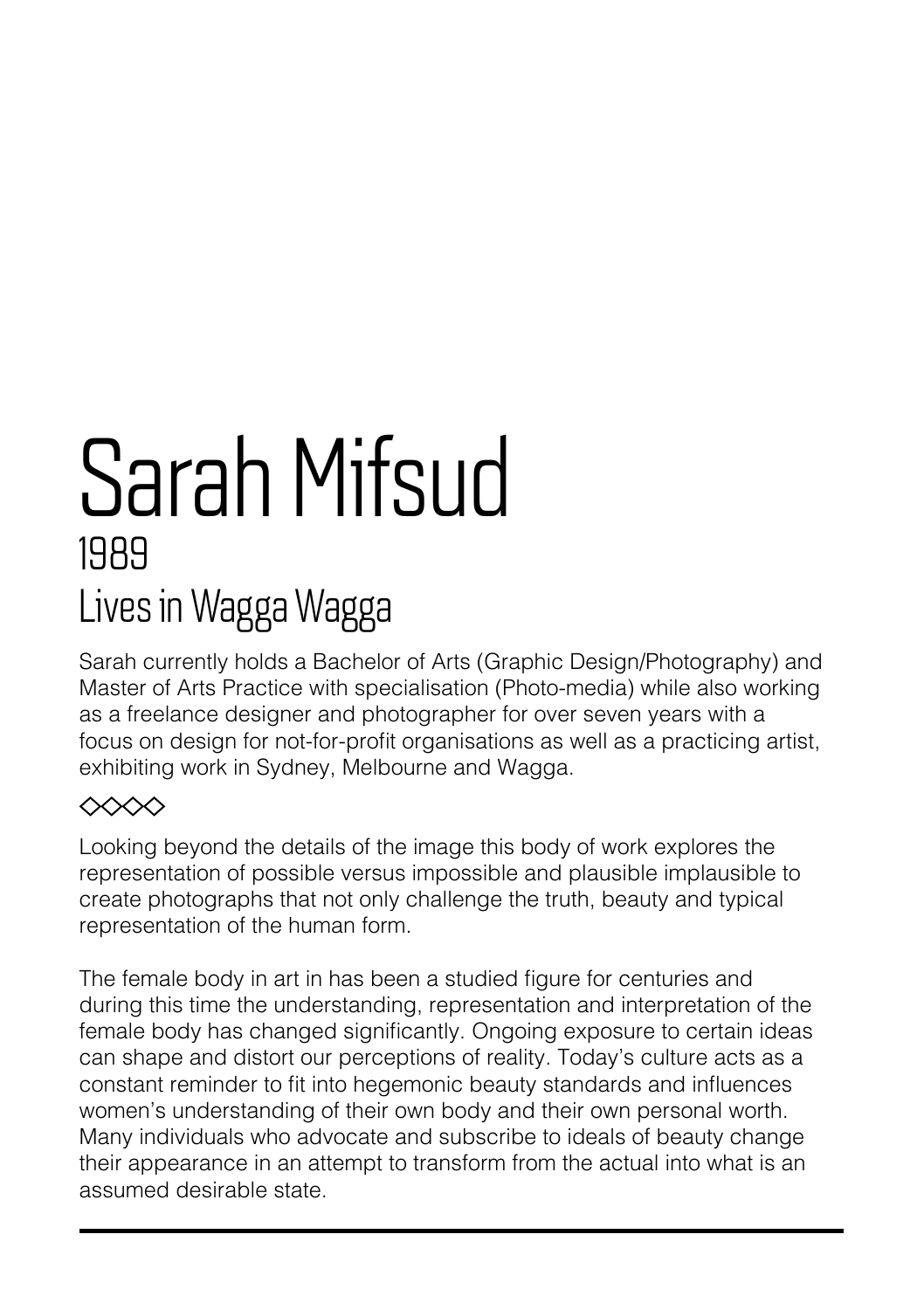

Self Reflection 1 2014 Photographic Print

Self Reflection 2 2014 Photographic Print Self Reflection 3 2014 Photographic Print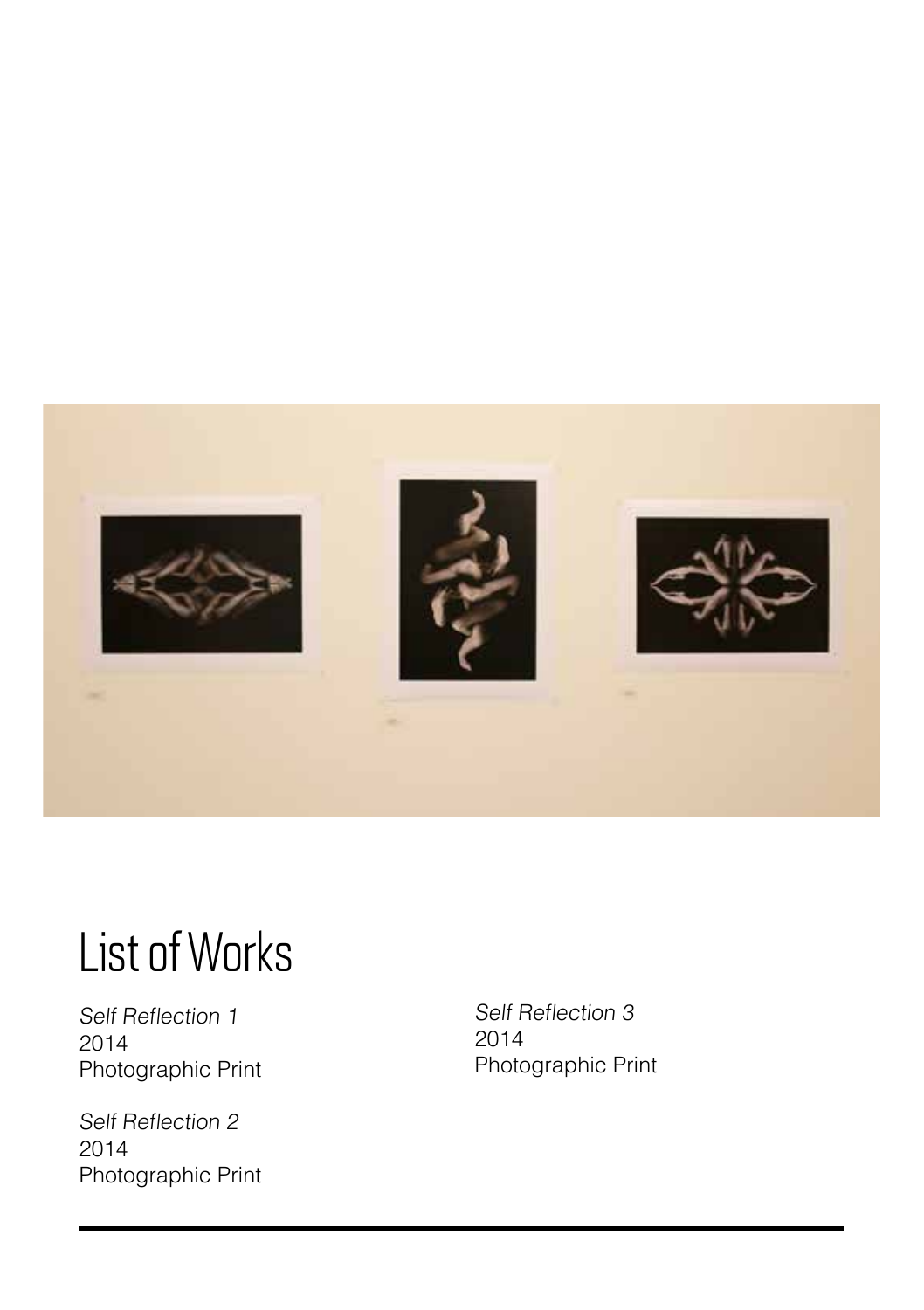# Sarah McEwan 1979 Lives in Birrego

Sarah McEwan is an artist and musician whose interest is in painting, drawing, video, installation and textiles. Sarah's ongoing fascination is with private, inner worlds and feminist discourse.

Sarah also makes work under the pseudonym Her Riot, an 'anti-band' creating gallery installations instead of performing live gigs. A set of rules have been created so that a feminist perspective is given at all times within Her Riot's imagery.

Sarah is the Creative Producer of The Cad Factory; an artist led organisation creating an international program of new, immersive and experimental work guided by authentic exchange, ethical principles, people and place.

#### 

Not in your body is an installation exploring how external perceptions of gender influence internal dialogues. How you feel is often very different to how you are seen. The threads are the physical representation of internal thoughts falling from your subconscious and manifesting in to reality. The work also takes inspiration from the poem by Julie Briggs that is in this exhibition, that is inspired by the dreams and perceptions of young girls and the Hans Christen Anderson story, The Red Shoes.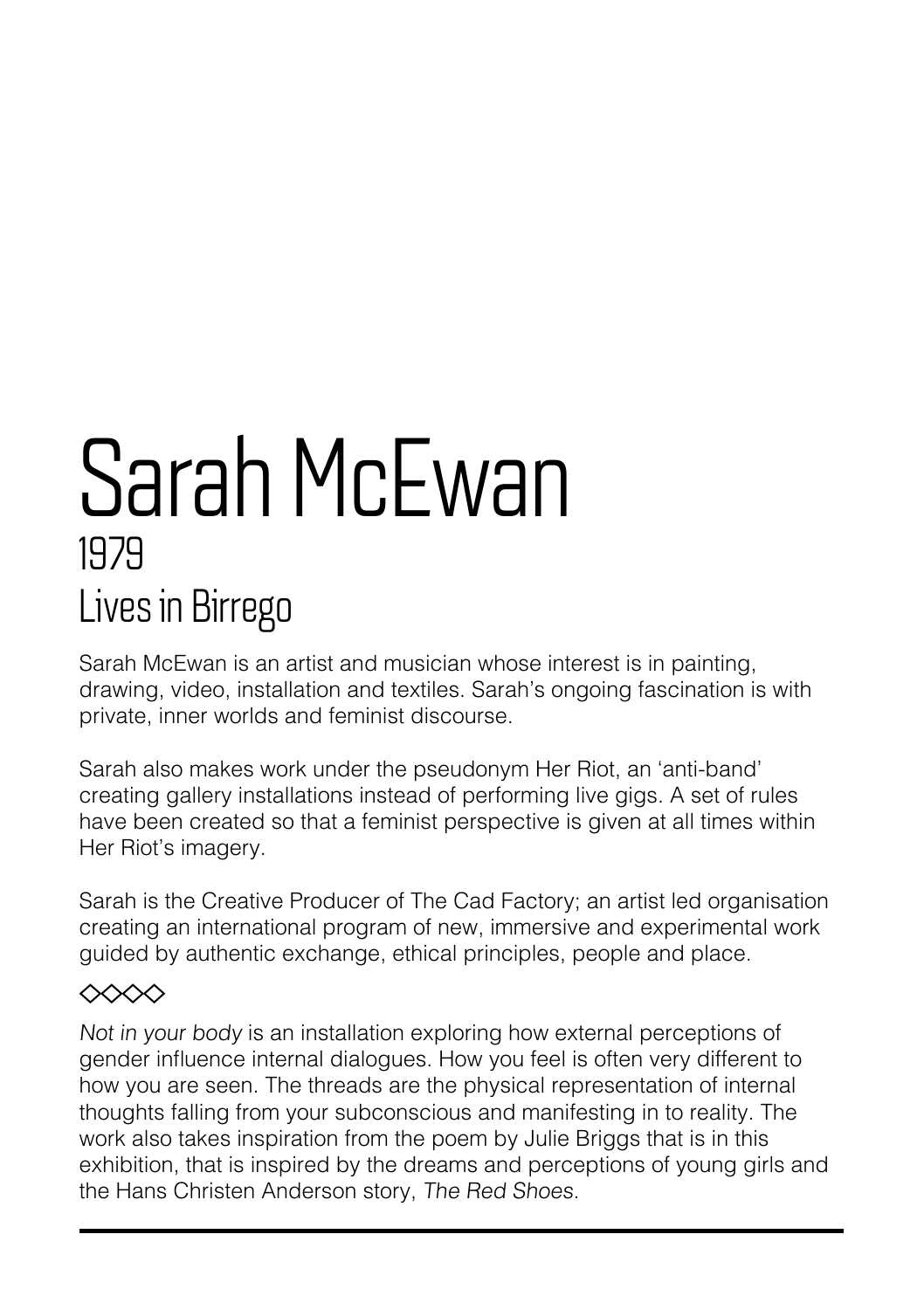

Not in your body 2013 Fabric, threads, shoes, vinyl lettering, wood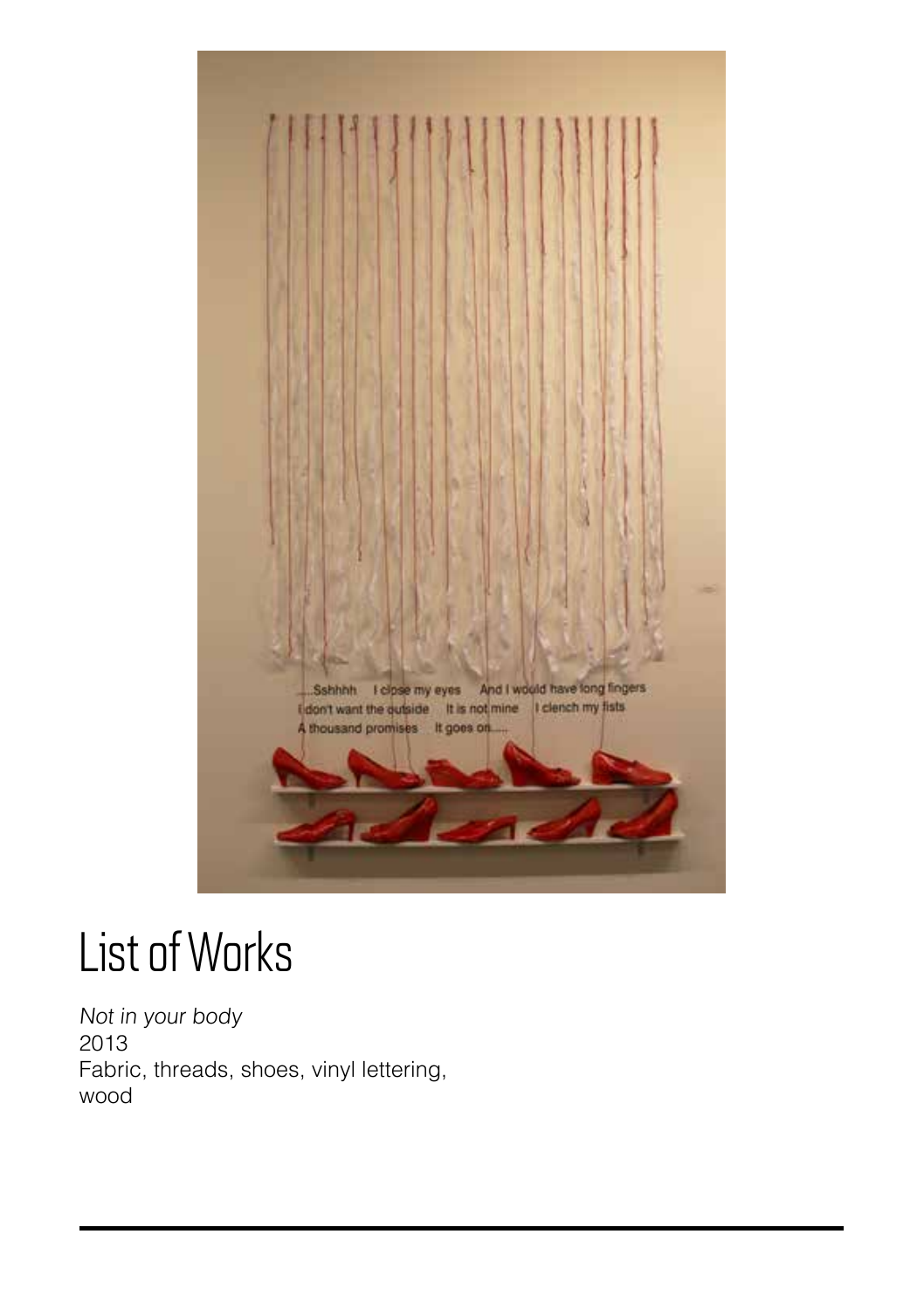## Vicky Okot & Beyola Tombek 1995 & 1995 Both live in Wagga Wagga

Vicky and Beyola are both originally from south Sudan. Beyola arrived in Australia in late 2004 and Vicky arrived early January in 2004. Both artists enjoy photography and have been participating in the dLab workshop program for three years where they have developed new skills and through this program have grown as strong individuals and in 2014 they completed their first series of artwork.

#### $\diamond\!\!\!\!\diamond\!\!\!\!\diamond\!\!\!\!\diamond\!\!\!\!\diamond$

Focusing on their African culture and its examples of traditional portraiture, Vicky and Beyola set off to create a unique photographic exhibition.

Incorporating new digital media technology into the process they put their own unique interpretation on the connection between contemporary life in Australia and the cultural traditions in their community.

The understanding both Vicky and Beyola have of their heritage is clearly shown through their work. "Each country has their own design and colours", says Beyola. Painting a vivid picture of feminine strength, Vicky explains that "the head wrap makes the facial features appear striking so that anyone that wishes to look upon an African woman would look up at her face rather than down at her body".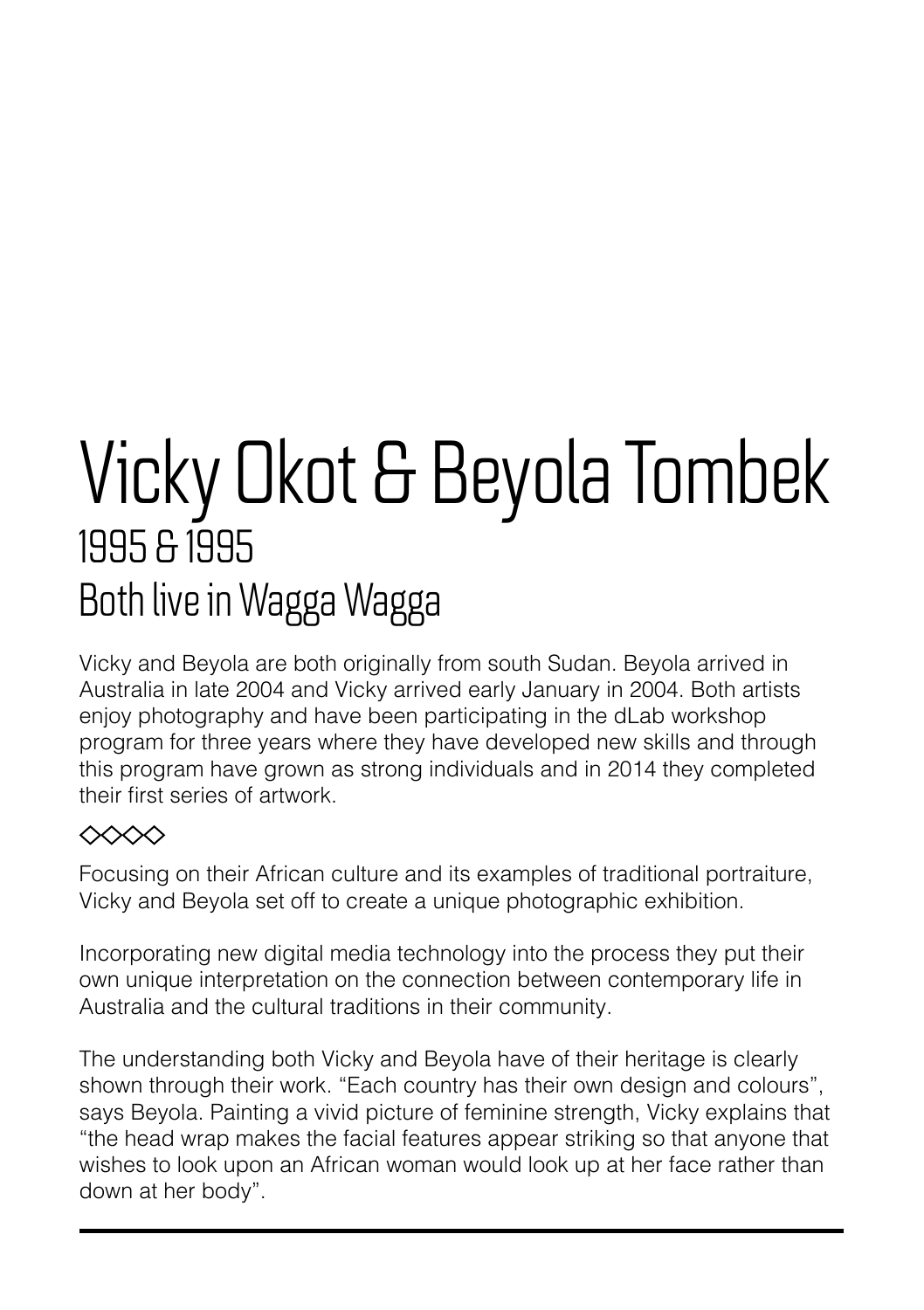

Traditional African portraits: Remixed 2014 Photography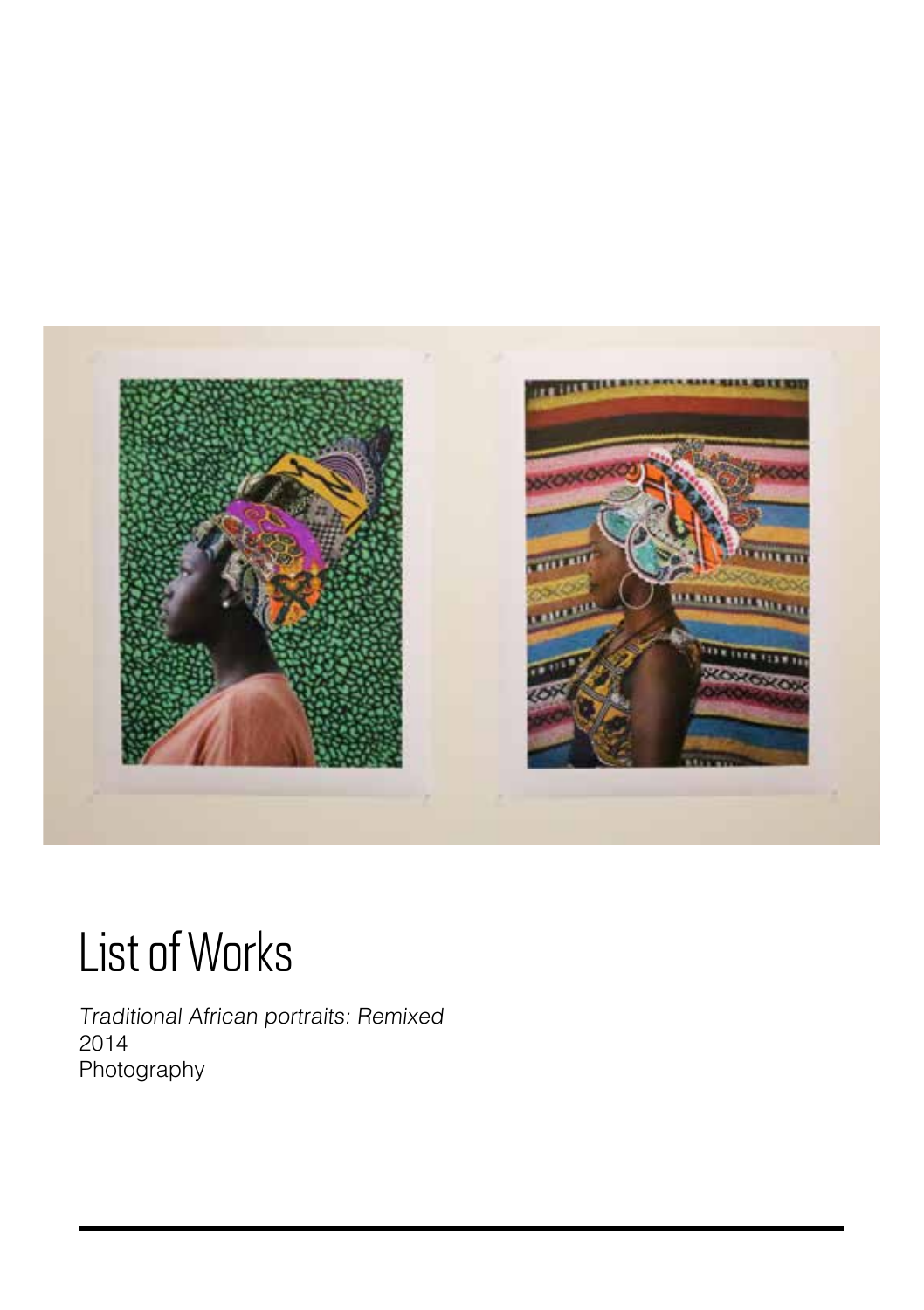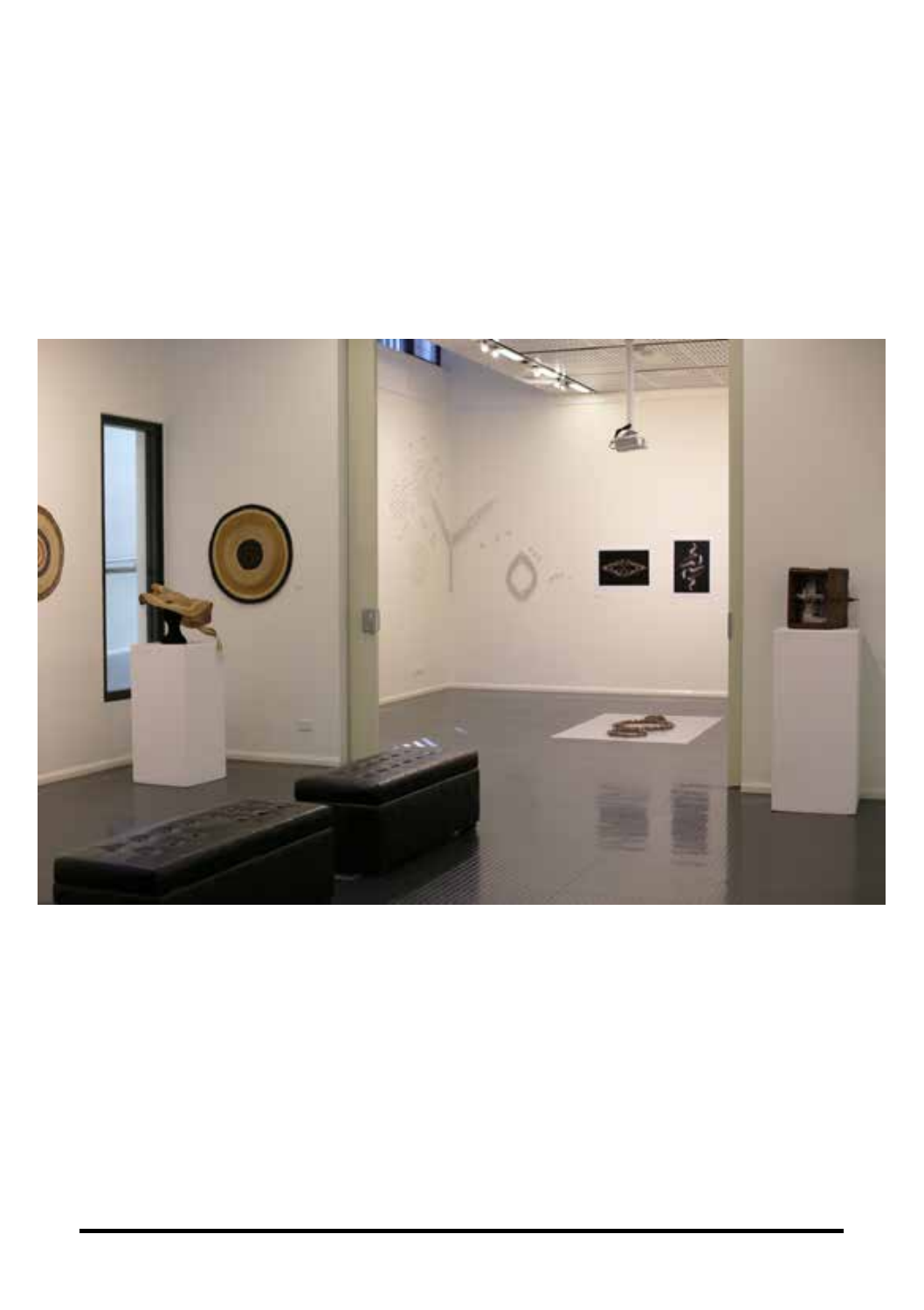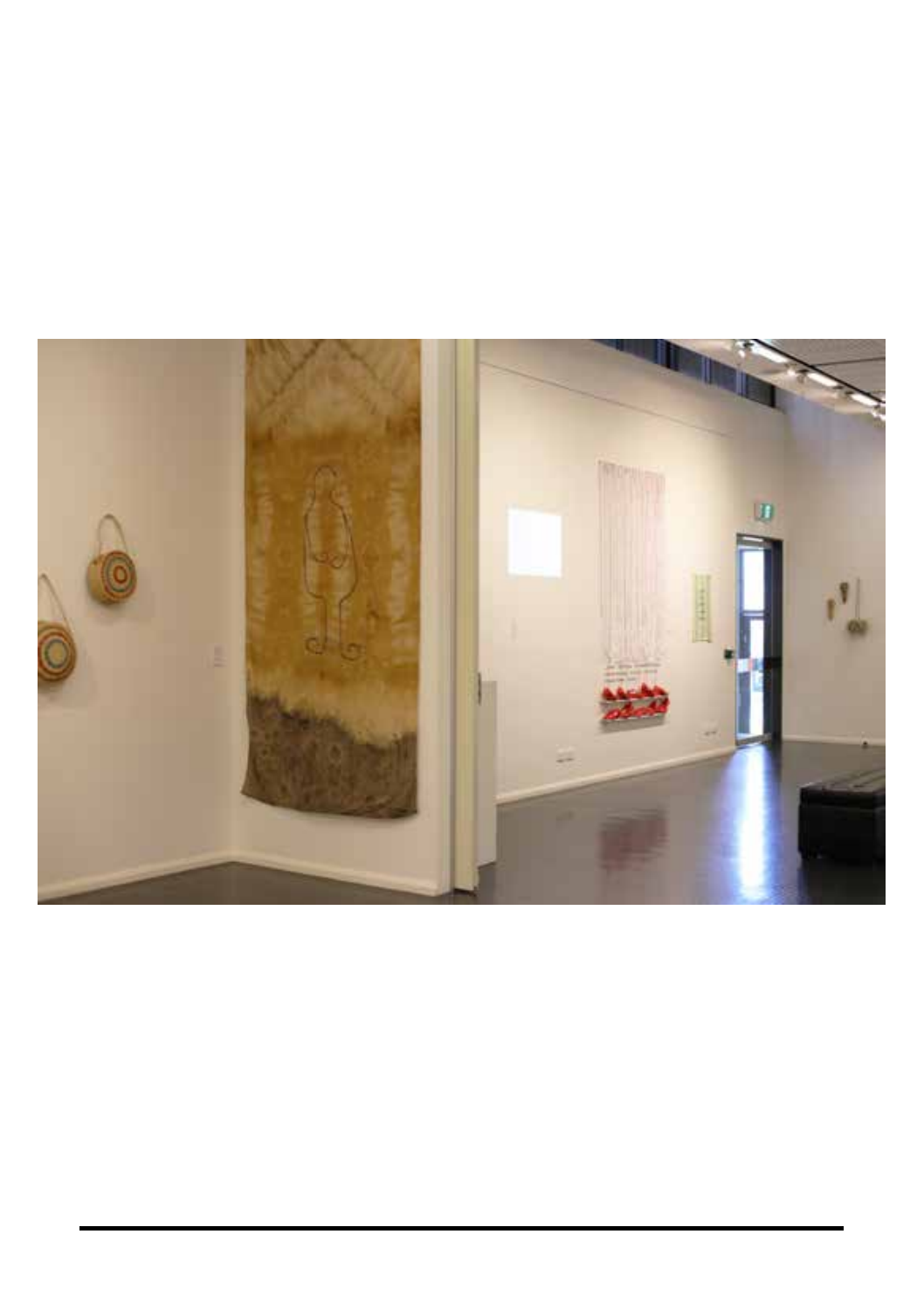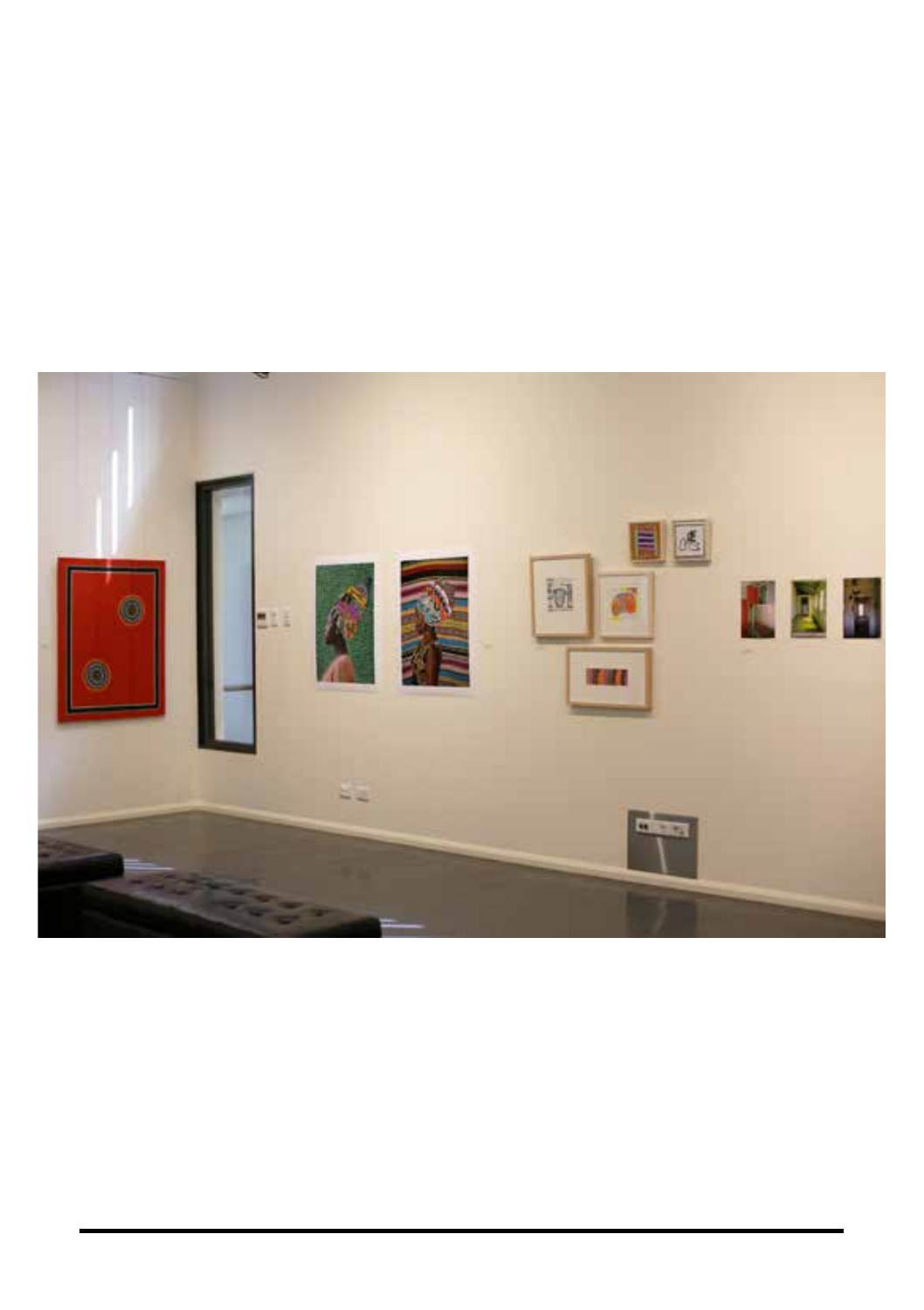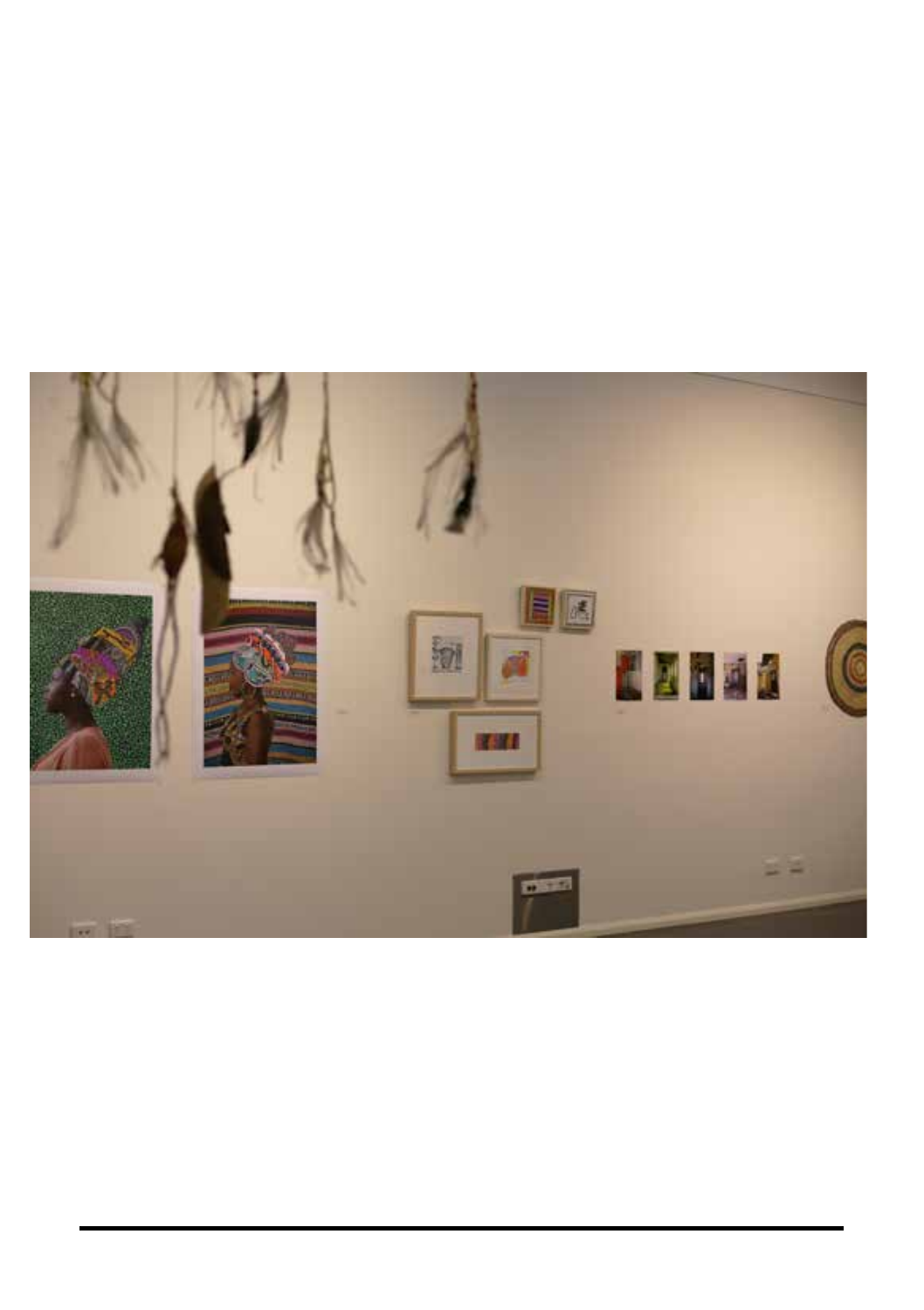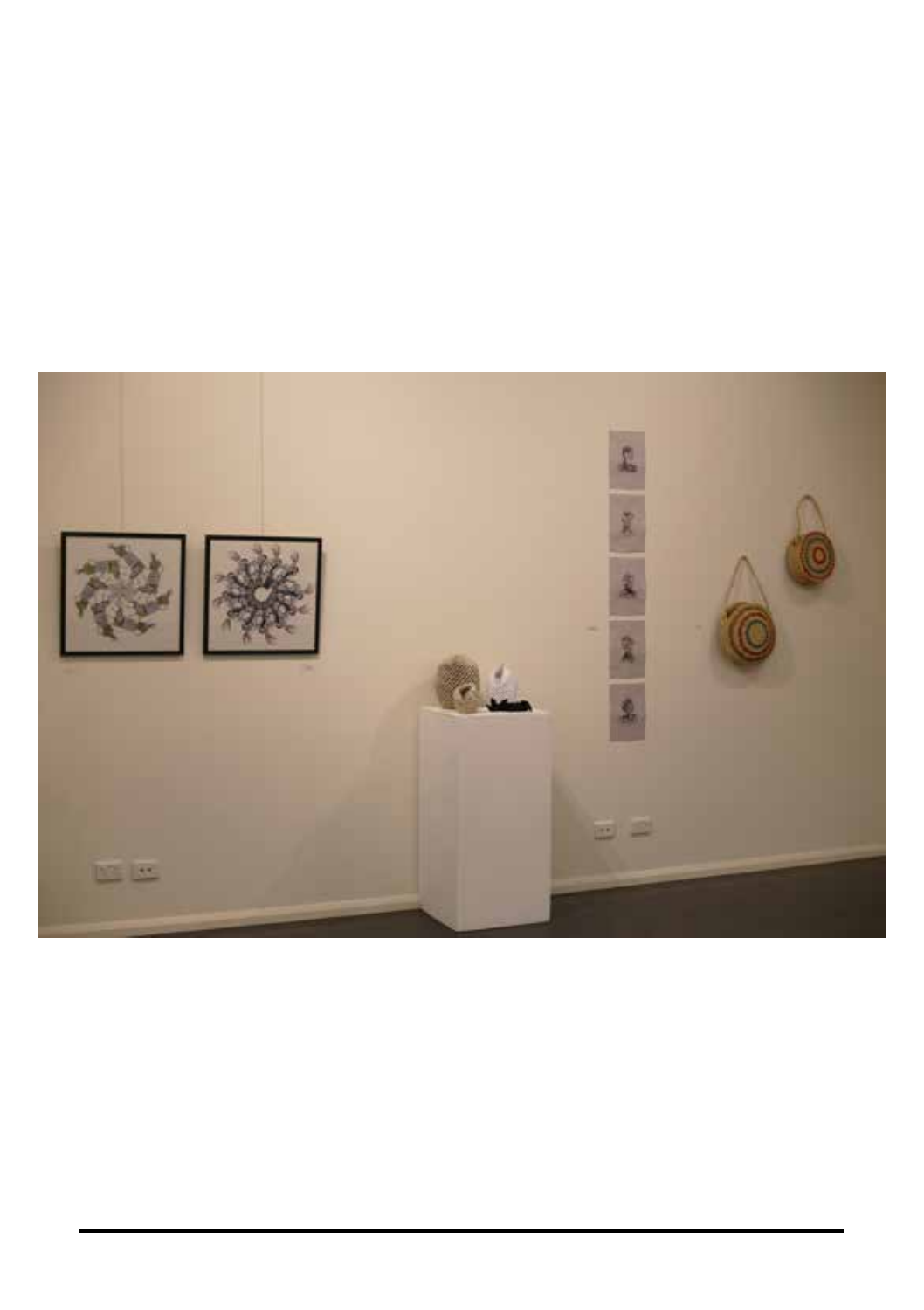